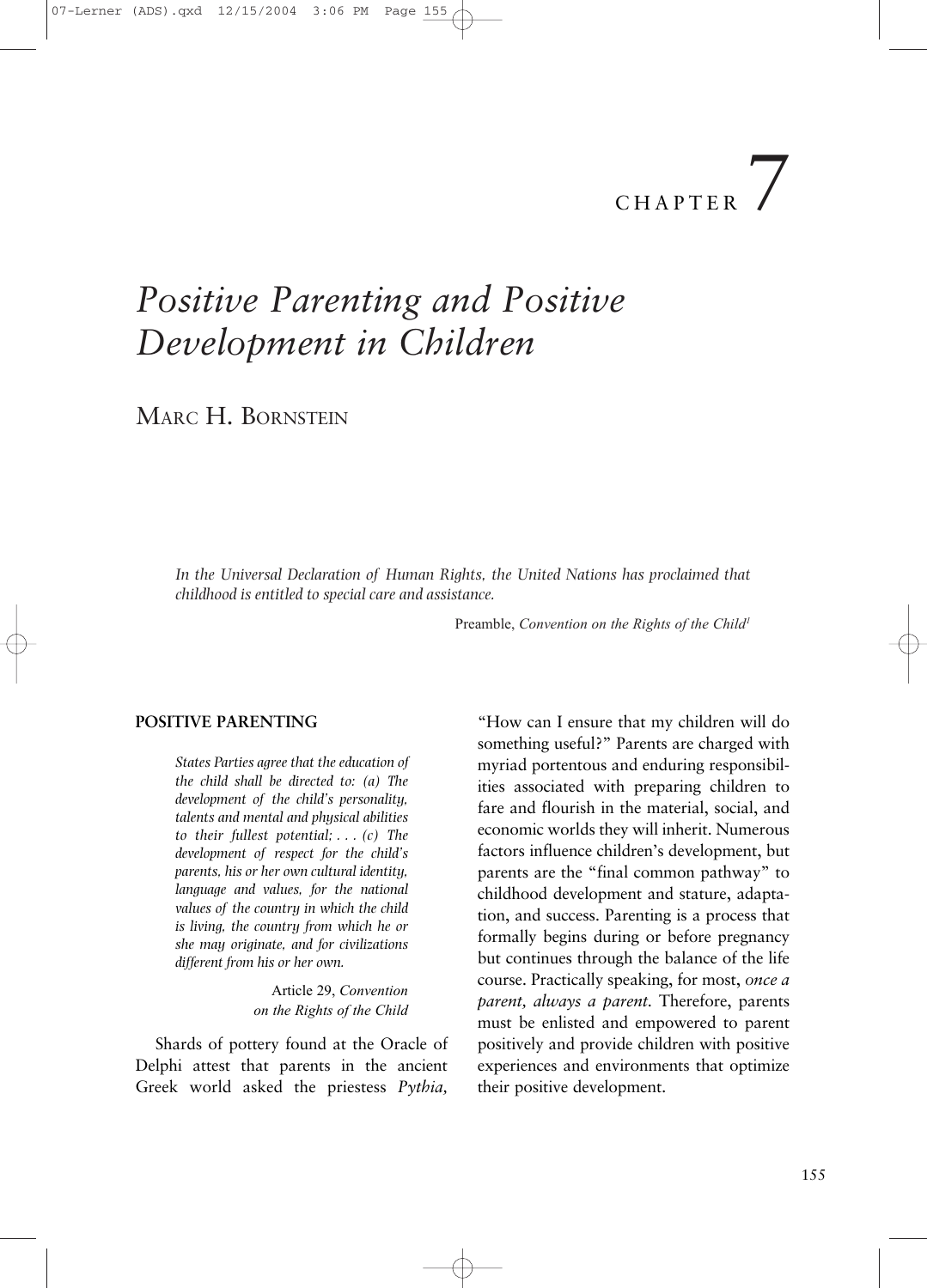Yet at the start of the 21st century, parenting is in an agitated state of question, flux, and redefinition on account of strong contemporary secular and historical currents. Societywide changes in industrialization, urbanization, poverty, demographic shifts in family size, population growth, and longevity and mortality patterns, as well as the changing constellation of family structure (maternal employment<sup>2</sup> and female-headed households, divorced and blended families, lesbian and gay parents, teens versus 50-yearold first-time parents) exert multiple stresses on parenting, on interactions between parents and children, and consequently on parents' ability to provide for the positive development of their children.

Until now, parents, researchers, and policymakers have principally occupied themselves with children's disorders, deficits, and disabilities, even when they have had the salutatory goals in mind to develop interventions, remediations, or preventions of childhood's ills. Indeed, modern psychology is devoted to understanding and healing human functioning within a disease model; the main mode of psychological intervention has been to repair damaged habits, damaged drives, and damaged bodies. But as Seligman (1998) has written,

Psychology is not just the study of weakness and damage, it is also the study of strength and virtue. Treatment is not just fixing what is broken, it is nurturing what is best. Human strengths—courage, optimism, interpersonal skill, work ethic, hope, honesty, and perseverance—can buffer against illness. (p. 559)

Indeed, successful prevention may spring from a science that systematically promotes positive competencies. On this account, the central tasks of positive parenting may be to foster the development of positive characteristics and values in the young. Moore and Keyes (2002), reviewing the study of well-being in children and adults, affirmed the paradigm shift that has occurred in

developmental science from treating problems, to preventing problems, to promoting positive development.

This chapter reviews *positive parenting* and *positive development* in normal populations.3 The issues addressed include positive development in children, who is responsible for positive parenting, the effects, domains, and principles of positive parenting, the antecedents of positive parenting, as well as programs that promote positive parenting and positive development in children. The chapter mainly focuses on the nature, conditions, and dimensions of positive parenting but begins with a discussion of positive child outcomes. Parenting competence is at least in part functionally defined by positive child outcomes (Teti & Candelaria, 2002). At least since the publication of Bartholomew of England's *De proprietatibus rerum* and Vincent of Beauvais's *Speculum majus,* 13th-century treatises of ancient and modern philosophies and recommendations about proper child care (Gabriel, 1962; Goodrich, 1975), parenting (broadly construed) has been recognized as a principal reason behind why individuals are who they are and why they turn out the way they do (see Collins, Maccoby, Steinberg, Hetherington, & Bornstein, 2000).

## **WHAT IS POSITIVE DEVELOPMENT IN CHILDREN?**

*1. States Parties recognize the right of every child to a standard of living adequate for the child's physical, mental, spiritual, moral and social development.*

> Article 27, *Convention on the Rights of the Child*

What are the positive characteristics and values we would like to see in our children? The study of positive youth development is critically in need of development itself in terms of defining positive outcomes, enhancing the research base for positive constructs,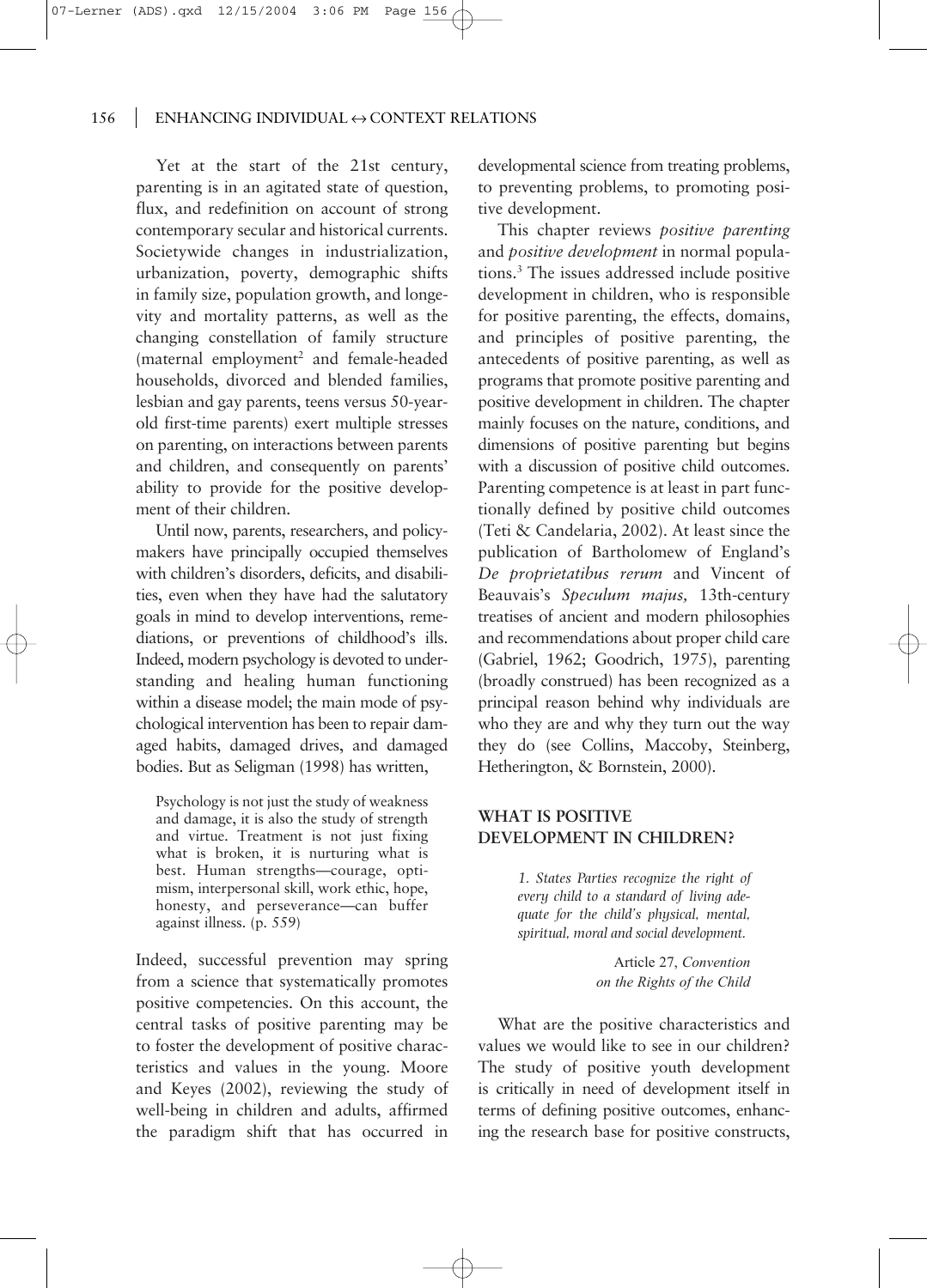## *Positive Parenting and Positive Development in Children* | 157

undertaking longitudinal assessments of their growth, and policing their psychometric adequacy (Moore & Keyes, 2002). However, several social commentators and scientific investigators have made a start, and there are many individual and social indicators of positive child development in the intrapersonal and interpersonal realms. For example, Bennett (1993) enumerated a set of desired outcomes for youth that included perseverance, faith, friendship, courage, responsibility, and compassion. The Search Institute (Benson, 1993) identified a set of key "internal assets," such as commitment to learning, positive values, social competencies, and positive identity. More recently, Lerner, Fisher, and Weinberg (2000) developed the "5 Cs" of positive development: competence, confidence, connections, character, and caring. In considering positive developmental attributes, of course, we must keep in mind that they are always "in the parental eye": Some parents may want to see control of emotionality in their children, others want career success, and for still others, eye-hand coordination in batting seems to matter quite a lot.

Three global areas of positive development in children can be identified, each with a series of closely operationalized positive elements (for an elaboration of this scheme, see Bornstein, Davidson, Keyes, Moore, & the Center for Child Well-Being, 2003). Positive development encompasses physical, social and emotional, and cognitive domains. The elements that comprise any one domain are not exhaustive, but represent a core set of essentials that help to define that domain and positive development in children overall.4

# *The Physical Domain of Childhood Positive Development*

Positive development in the physical domain includes minimally good nutrition, health care, physical activity, safety and security, and reproductive health.

- Good *nutrition* is essential to rapid growth and optimal development throughout the life course; healthy eating habits mean avoiding excesses as much as deficiencies.
- Maintaining *physical health* is critical to positive development, and positive development also includes enhancing *desirable physical attributes.*
- *Physical activity* and *sleep* are both requisite to healthy function; that is, movement and exercise as well as rest are vital to health and a hearty lifestyle.
- Children's *felt safety* and *security* in the home as well as at school and in the surrounding community are requisite to creating a climate conducive to positive development.
- In adolescence, *reproductive health* comes on-line as an issue of positive child development; this includes sexual development, safe sexual practices, and reproductive knowledge.

# *The Social and Emotional Domain of Childhood Positive Development*

Temperament, emotional understanding and regulation, coping and resilience, trust, a self-system, character, and social competencies likewise contribute to positive development in children.

- Possessing a positive *temperament,* including an approach orientation and an adaptive style, is a positive trait in development.
- *Emotional intelligence,* that is, emotion expression, regulation, and understanding, is essential to social and emotional positive development. Empathy is the emotional response to what another person is feeling, and sympathy is the emotional reaction to another's stress; both constitute elements of social and emotional positive development.
- *Coping* implies the ability to interact with the environment positively, constructively, and adaptively (especially under conditions of stress, threat, or harm). Relatedly, *resilience* implies the ability to recover and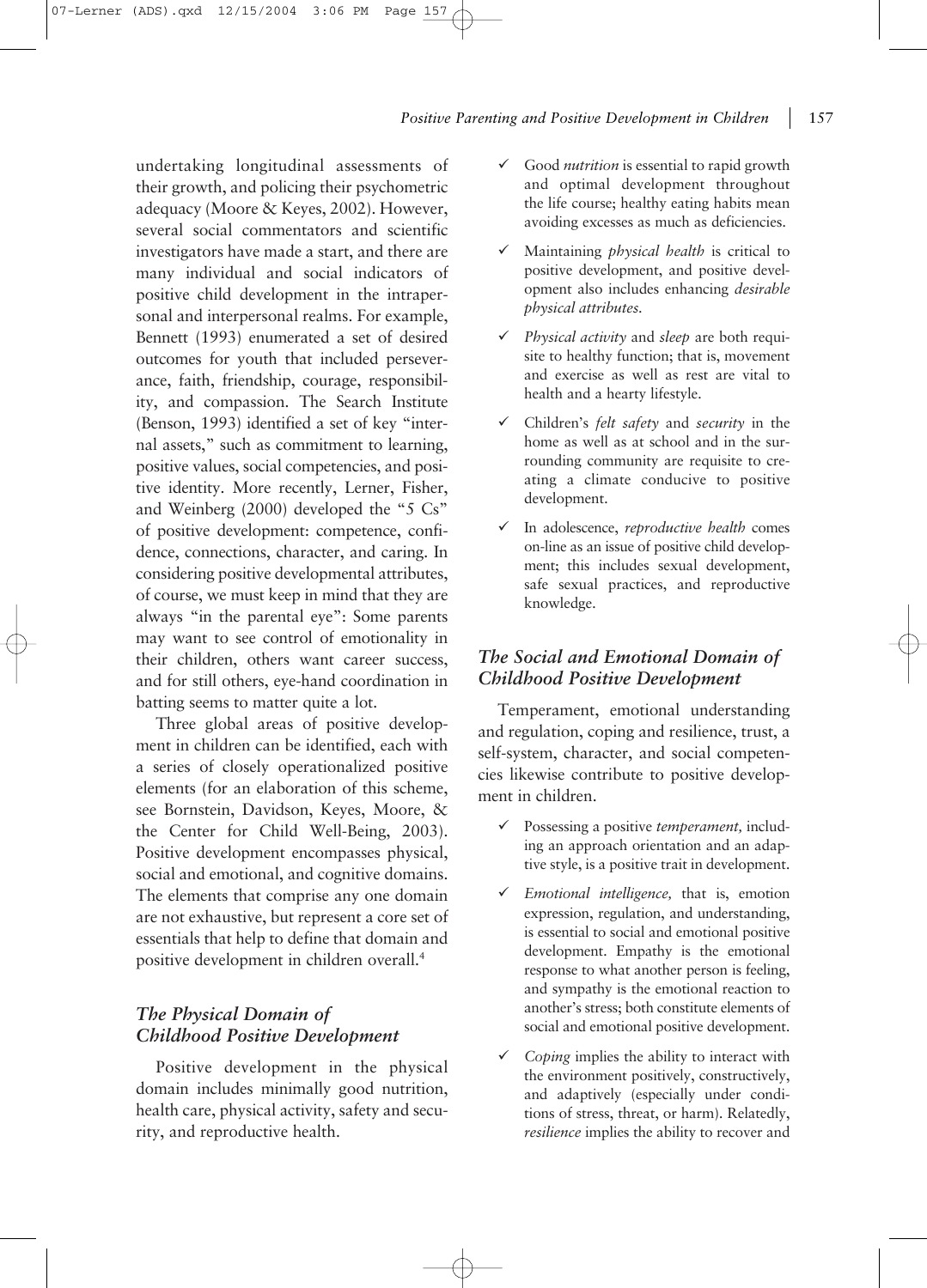regain equilibrium in the face of negative environments and experiences.

- *Trust* is a hallmark of secure attachment and the ability of the child to use the caregiver as a secure base from which to explore.
- Near to the core of social and emotional positive development is children's sense of *self,* including a positive self-concept, identity, and regard, as well as possessing selfefficacy, being able to self-regulate, and having a sense of self-determination.
- *Character* includes values and moral behaviors—altruism, courage, honesty, duty, and responsibility—that constitute human strengths and virtues.
- Good *social competencies* include understanding one's place in the social world and navigating interpersonal relations well, so as to develop quality, warm, and trusting relationships with others, notably parents, siblings, and peers.

# *The Cognitive Domain of Childhood Positive Development*

Thinking, communicating thought, and the products of thought in everyday life are essential to individual positive development. There are many specific positive elements within the cognitive domain, including information processing and memory, curiosity and exploration, mastery motivation, intelligence, problem solving, language and literacy, educational achievement, moral reasoning, and talent.

- $\checkmark$  Cognitive science has identified two interrelated general mechanisms that are implicated in children's mental performance across a wide range of tasks: One is *information processing* (the execution of fundamental mental processes), and the other process is *memory* (the ongoing cognitive processing of that information).
- *Curiosity* can be defined as the desire to learn more, and *exploration* as the behavior that is energized and directed by curiosity.
- *Mastery motivation,* an achievement disposition that underlies the person's drive

to learn in various situations, reflects the psychological force that leads individuals to master tasks for the intrinsic feeling of efficacy, rather than for extrinsic reward.

- *Thinking* involves basic processes, such as perceiving objects and events in the external environment, and high-level mental processes, such as reasoning, symbolizing, and planning. Traditional global measures of thinking include intelligence tests, but a more encompassing contemporary view of intelligence embraces understanding oneself and others, creativity, and artistic abilities.
- *Problem solving* is the sequence of steps that attempts to identify and create alternate solutions for both cognitive and social problems, including the ability to plan, resourcefully seek help from others, and think critically, creatively, and reflectively.
- *Language* and *literacy* constitute a set of critical verbal elements of positive cognitive development that are key to entering the social community and to academic and career success through schooling.
- *Educational achievement* is commonly measured by children's readiness to learn, the state in which the capacities and competencies of the child match the expectations and requirements of adults and school; achievement test scores; and report card grades, which directly assess children's mastery of specific skills.
- $\checkmark$  Cognitive ability is strongly related to several components of *morality:* moral judgment, moral emotions, and moral action.
- Additional elements of positive cognitive development are *creativity* and *talent,* whether intellectual, social, athletic, artistic, or other.

# *Some Characteristics of the Three Domains of Positive Development*

These domains constitute a strengthsbased approach to positive development in childhood. Certainly, the elements listed are not the only ones; the elements included here hardly exhaust all possible features of positive development. Moreover, the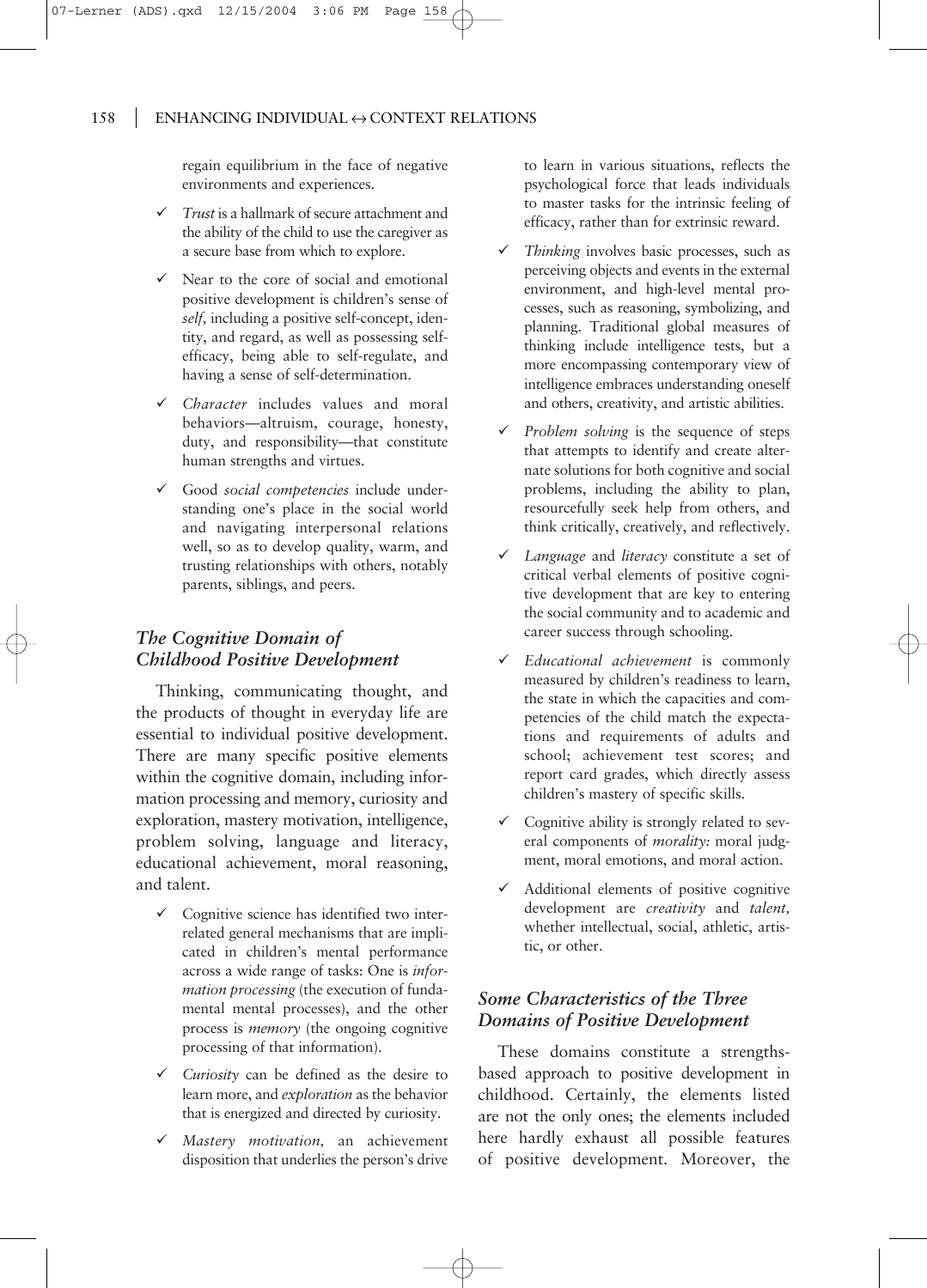"surface" behaviors represented in each of these domains may change during the course of the life span; however, the "latent" strengths they represent probably remain constant, thereby creating a continuity of elements of positive development across (at least parts of) the life course. Further to that point, many elements of positive development will show stability from childhood to maturity. Thus, the foundations of positive development, as well as their antecedents in so-called flourishing adults (Rowe & Kahn, 1998), may be laid down early in life.

Elements of positive development within a domain mutually influence one another, just as elements in the physical, social and emotional, and cognitive domains interact with and support one another. Thus, for example, elements of positive development within the social and emotional domain are themselves positively associated: Children's self-regulation of their internal emotional reactions contributes to the quality of their relationships with parents and others. An example of cross-domain mutual support is the fact that good nutrition, especially during the early years of rapid brain growth, can facilitate or enhance cognitive development, just as positive cognitive development enables children to make better choices and understand more fully the consequences of their behaviors and decisions with respect to their physical health. Finally, attaining positive development in each element in a domain is important, but overall positive development in the life course presumably depends on the human being's ability to attain and sustain reasonably high levels in all domains.

## **WHO IS RESPONSIBLE FOR POSITIVE PARENTING?**

*2. States Parties shall respect the rights and duties of the parents and, when applicable, legal guardians, to provide direction to the child in the exercise of his*

*or her right in a manner consistent with the evolving capacities of the child.*

> Article 14, *Convention on the Rights of the Child*

*1. States Parties shall use their best efforts to ensure recognition of the principle that both parents have common responsibilities for the upbringing and development of the child. Parents or, as the case may be, legal guardians, have the primary responsibility for the upbringing and development of the child. The best interests of the child will be their basic concern.*

> Article 18, *Convention on the Rights of the Child*

Cultures variously distribute the tasks of child caregiving. In the minds of many, motherhood is principal in the development of children, and the roles of mothers are scripted and universal. Mothers are the traditional caregivers to young children, and crosscultural surveys attest to the primacy of biological mothers in all forms of caregiving (Barnard & Solchany, 2002; Hart Research Associates, 1997; Holden & Buck, 2002; Leiderman, Tulkin, & Rosenfeld, 1977). Fathers are invested in caregiving as well (Parke, 2002). Men generally have fewer opportunities to acquire and practice central skills of caregiving, however. Because the paternal role is less well articulated and defined than is the maternal role, maternal support often helps to crystallize appropriate paternal behavior. In the West, moreover, mothers and fathers tend to interact with and care for their children in complementary ways; that is, they tend to divide the labors of caregiving and engage children by emphasizing different types of interactions (e.g., mothers are more nurturant and affectionate, fathers are more playful). Perhaps time budget constraints and variation in interests and abilities cause mothers and fathers to devote different amounts of time and resources to children across different domains, such as physical health, social and emotional development, and mental growth.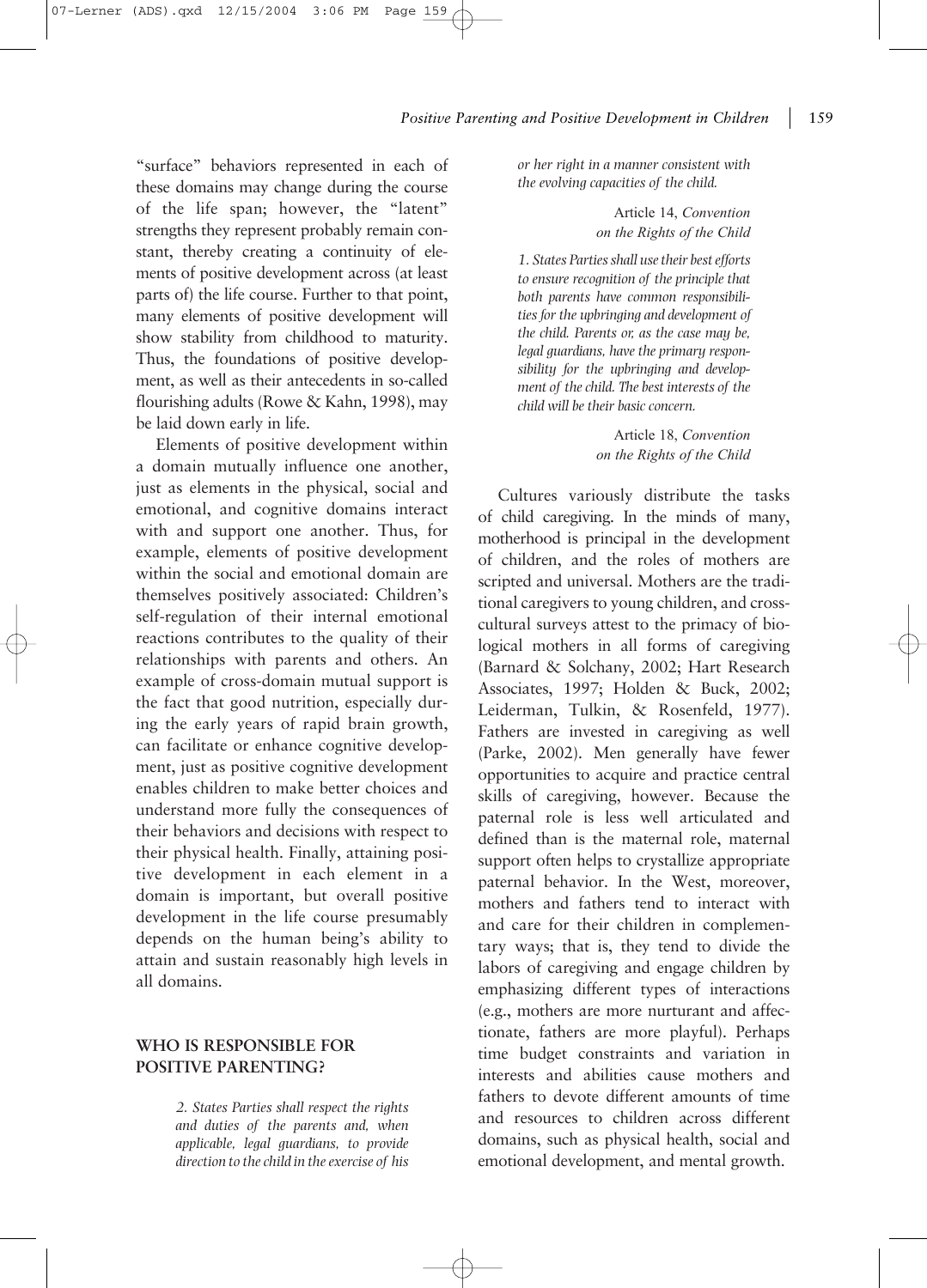In the minds of others, pluralistic caregiving arrangements of children are much more common and on this account, more significant in the lives of children. In many places around the globe, siblings, grandparents, and various nonparental caregivers play salient roles that vary depending on a variety of factors about the child care provider, including age, gender, age gap, quality of attachment, personality, and so forth (Clarke-Stewart & Allhusen, 2002; Smith, P.K., & Drew, 2002; Zukow-Goldring, 2002). Often, these caregivers behave in a complementary fashion to one another as well, dividing the full labor of child caregiving by individually emphasizing different parenting responsibilities and functions. In short, many individuals (other than mother and father) play roles in positive child development. However, the implications of these diverse patterns of early "parenting" relationships for children's positive development are still unclear. It is a curious and sad fact that superb substitute parenting is often low in value and remuneration, even though the positive development of our children is at risk (Honig, 2002).

It is critical to acknowledge in this connection that as important as the biological role of "begetter" is, it is less central than the social role of "nurturer" in the full meaning of parenthood to children (Leon, in press). In short, in-the-trenches parenting matters more than blood ties to positive child development.

# **WHAT ARE THE EFFECTS, DOMAINS, AND PRINCIPLES OF POSITIVE PARENTING?**

*2. The parent(s) or others responsible for the child have the primary responsibility to secure, within their abilities and financial capabilities, the conditions of living necessary for the child's development.*

> Article 27, *Convention on the Rights of the Child*

Parenting children is a 24/365 job, and parenting responsibilities are clearly greatest during childhood. That is because young human offspring are totally dependent on their parents for survival and caregiving and their ability to cope alone is minimal. Reciprocally, childhood is a period normally attended to and invested in by parents the world over, and childhood is the phase of the life cycle when parenting is believed to exert its most significant and salient influences: Not only is the sheer amount of interaction between parents and children greatest then, but children may be particularly susceptible and responsive to parent-provided experiences (Bornstein, 2002a). Indeed, the opportunity of enhanced parental influence and prolonged childhood learning of positive characteristics and values is thought to be an evolutionary reason for the extended duration of human childhood (Bjorklund, Yunger, & Pellegrini, 2002; Gould, 1977).

Childhood is the time when human beings first grow and develop physically, forge their first social bonds, first learn how to express and read basic human emotions, and first make sense of and understand objects in the world (Bornstein & Lamb, 1992). Parents escort children through all of these dramatic "firsts." Not surprisingly, all of these developmental dynamics are tracked by parents, and all in turn shape parenting. Finally, influences of these developments reverberate through the balance of childhood: In the view of some social theorists, the child's first relationships with parents set the tone and style for the child's later social relationships (Cummings & Cummings, 2002), and a history of shared work and play activities with parents is positively linked to the child's smooth transition into school, just as parents' involvement with their children's school-related tasks and school partnerships relate positively to their children's school experience and performance (Epstein & Sanders, 2002). It would appear that all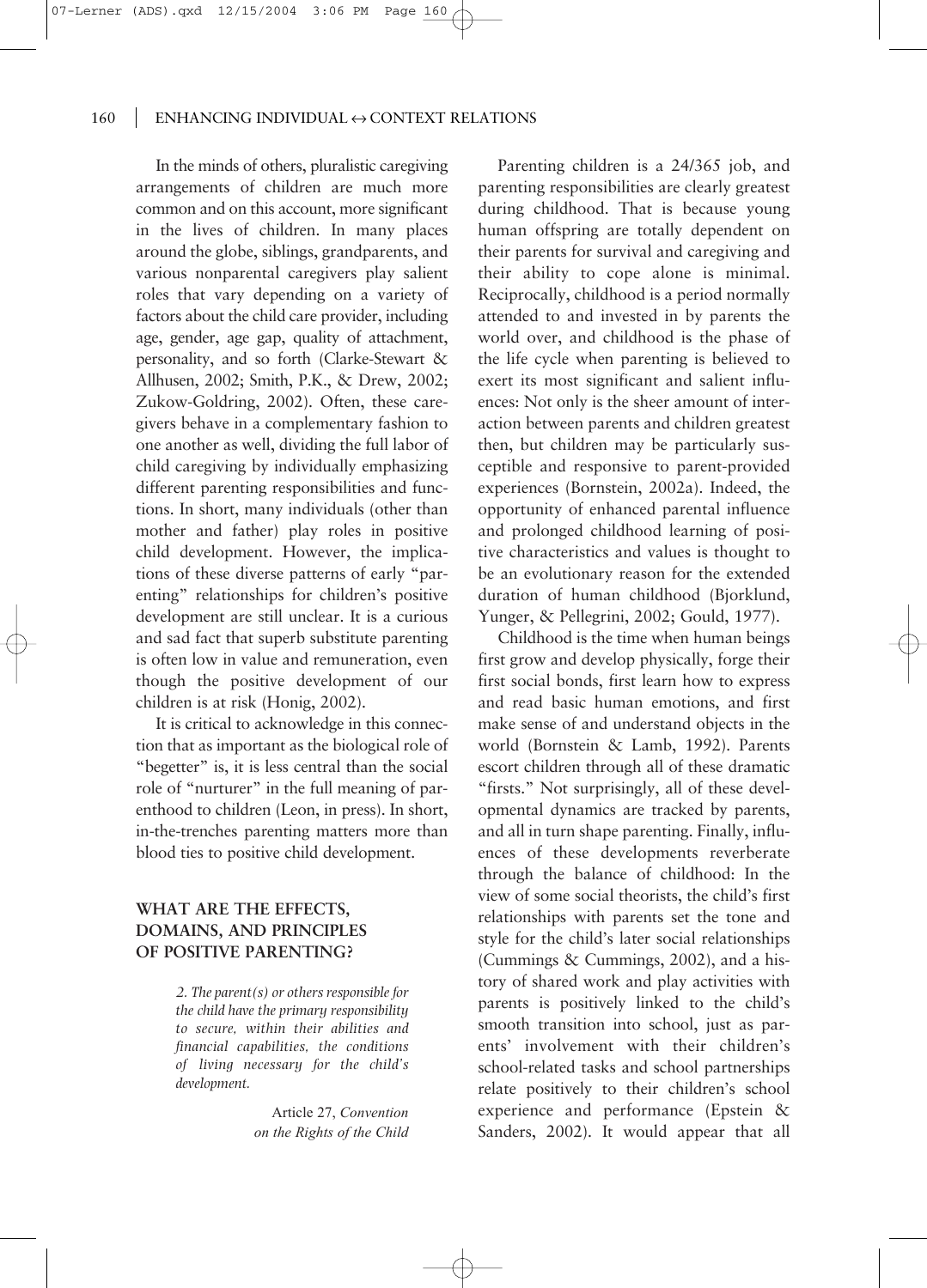#### *Positive Parenting and Positive Development in Children* 161

elements of positive physical, social and emotional, and cognitive development in childhood can be changed—and presumably, enhanced.

From an ecological stance (Bronfenbrenner & Crouter, 1983; Lerner, Rothbaum, Boulos, & Castellino, 2002), the development and growth of any element or domain of positive development depends on children themselves as well as on the many facets of the child's environment and experience. Therefore, only by taking multiple contexts into account can positive child development be fully appreciated.

Mothers, fathers, and other nonparental caregivers guide the development of their charges via many direct and indirect means. Direct effects are of two kinds: genetic and experiential. Of course, biological parents endow a significant and pervasive genetic makeup to their children, with its beneficial or other consequences. Thus, heredity can contribute to positive development. For example, twin studies of children's reactions to simulations of distress in others point to a genetic component for sympathy and prosocial activity (Zahn-Waxler, Robinson, & Emde, 1992); self-reports of sympathy and prosocial behavior appear to have a genetic basis in adulthood, too (e.g., Rushton, Fulker, Neale, & Nias, 1989).

Although genes contribute to children's positive characteristics and values, all prominent theories of human development put experience in the world as either the principal source of individual growth or as a major contributing component (Dixon & Lerner, 1999). Such experiences are of two kinds: beliefs and behaviors.

Parents hold parenting beliefs and communicate them to their offspring (Harkness & Super, 1996). Beliefs constitute a significant force over the positive development of children, whether they are perceptions about, attitudes toward, or knowledge of parenting. Seeing one's own children in a

particular way has consequences for one's affect, thinking, and behavior in childrearing situations: Parents who regard their children as "easy" are more likely to pay attention and respond to their children, and in turn, responsiveness fosters child growth (Bornstein, 1989; Putnam, Sanson, & Rothbart, 2002). Seeing childhood in a particular way functions likewise: Parents who believe that they can affect children's physical health, social and emotional growth, or cognitive development are more proactive and successful in cultivating their children's competencies (Bandura, Barbaranelli, Caprara, & Pastorelli, 1996; Coleman & Karraker, 1998; Elder, 1995; Gross, Fogg, & Tucker, 1995; King & Elder, 1998; Schneewind, 1995; Teti & Gelfand, 1991). Finally, seeing oneself in a particular way vis-à-vis children leads to certain cognitions or behaviors: Parents hold different beliefs about the meaning and significance of their own parenting behaviors as well as the behaviors and development of their children, and parents act on these beliefs about children as much as they do on their own experiences with children (Bugental & Happaney, 2002; Sigel & McGillicuddy-De Lisi, 2002).

Perhaps more salient in the phenomenology of childhood, however, are parents' behaviors: the tangible experiences parents provide their children. Parents model specific behaviors, possibly leading to the expression of those behaviors by children as the result of children's observations and practice. Parents promote positive behaviors in children as well, for example, through praise or reward of emotions, cognitions, and actions they appreciate. Parental involvement, monitoring, and communication have been associated with children's positive health, social-emotional, and academic development (Crouter & Head, 2002).

For most elements of positive development, parents exercise duty and authority over their children early in life and plan that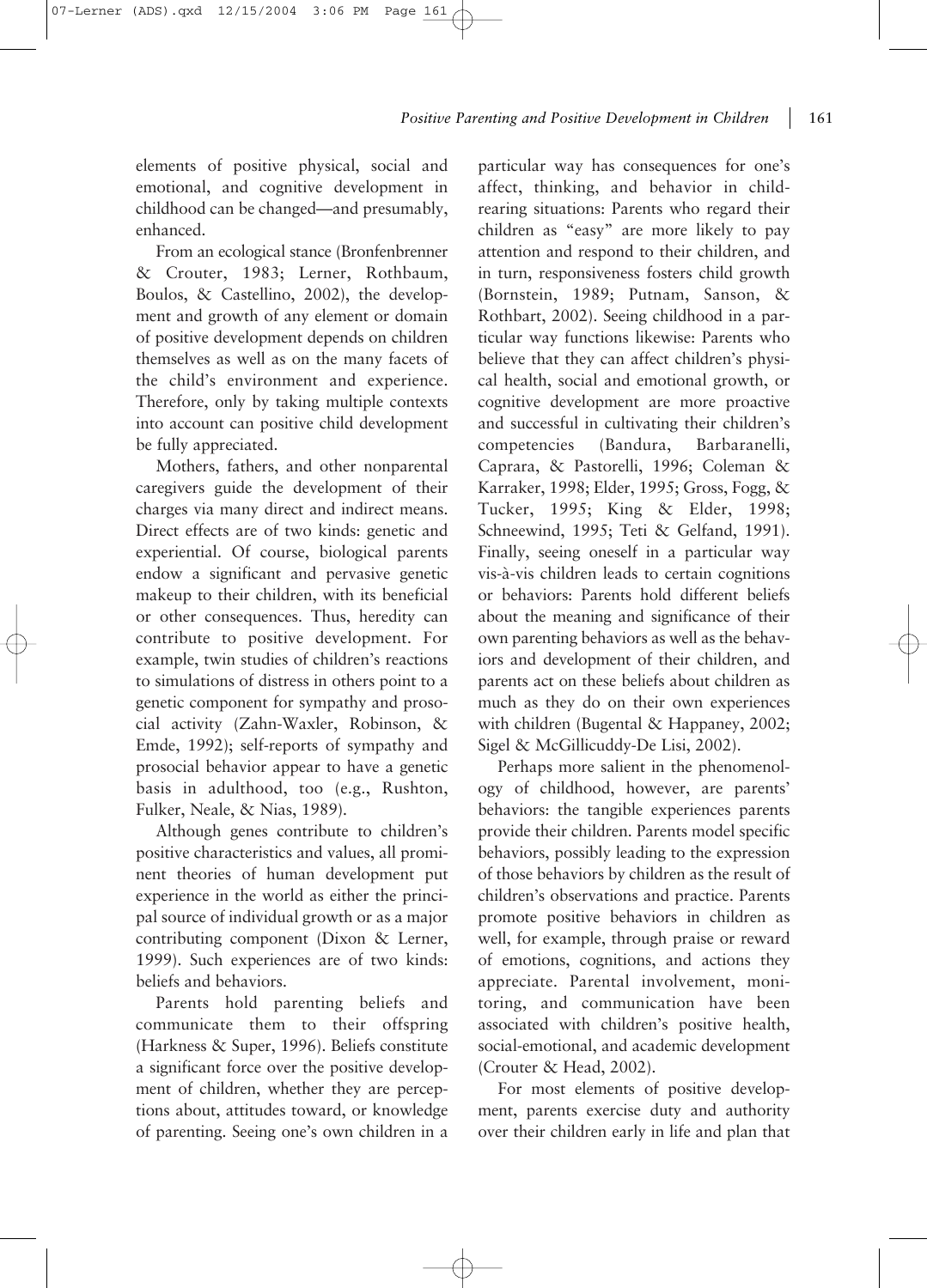their socialization practices will result, when child independence ultimately takes hold, in children's self-regulation of their own positive characteristics and values (Eisenberg & Valiente, 2002). Parents promote and ensure children's health and safety by attending to their preventative health care needs (such as immunizations); teaching children how to maintain healthy diets; modeling and participating with children when engaging in physical activities; and ensuring and provisioning a safe and secure environment (Melamed, 2002; Tinsley, Markey, Ericksen, Kwasman, & Oritz, 2002). Warmth and responsiveness in parent-child relationships promote the development of trust and autonomy (Cummings & Cummings, 2002). Security from infancy improves the likelihood of success in later social relationships in terms of negotiating and resolving subsequent developmental tasks (Thompson, 1999). So, to continue the above example, a variety of types of positive parenting links to the development of children's prosocial behavior or sympathy (Eisenberg & Valiente, 2002). Parents who are authoritative (in Baumrind's, 1989, sense of being supportive and demanding of appropriate behavior from their children) tend to have children who exhibit prosocial behavior, and the use of reasoning in discipline appears to be especially important to prosocial development (Krevans & Gibbs, 1996). In short, parenting that is responsive, warm, and supportive; relies on reasoning for discipline; and demands more mature behavior tends to promote positive social and emotional development in children (Dekovic & Janssens, 1992; Janssens & Dekovic, 1997).

Taken as a totality, this constellation of caregiving constitutes a varied and demanding set of parenting tasks, and the contents of parent-child interactions that correspond to the domains of children's positive development are dynamic and varied. Of course, adults differ among themselves in terms of their positive caregiving and in how successful

they may be. At the same time, individual parenting styles are reasonably consistent (Holden & Miller, 1999). Over the longterm, the precise nature and structure of positive parenting behaviors can be expected to change, as in response to their children's development. Consider two functions, surveillance and responsiveness, as examples. Positive parenting means keeping track of and tending to children and letting children know that parent and child coexist in a loving and trusting relationship (Crouter & Head, 2002), and parenting actions associated with those goals certainly vary with child age, for example, minding a toddler or giving a cell phone to a newly licensed teen driver.

Parents' nurturing, social-emotional, and didactic behaviors and styles constitute direct-experience effects of parenting. Mothers and fathers exercise indirect effects on positive child development as well. Indirect effects are more subtle and less noticeable than direct effects, but perhaps no less meaningful. Parents indirectly incline their children toward positive development in several ways: Parents influence one another, for example by marital support and communication (Grych, 2002), and parents influence their children through their influence on each other (Grych & Fincham, 2001). Parents' attitudes about themselves, their spouses, and their marriages thereby modify the quality of their interactions with their children and in turn, their children's chance for positive development.

Thus, although some contend that "parents matter less than you think" (Harris, 1998), parents manifestly exert both direct and indirect influences on their children. Consider again children's interactions with their peers. Parents directly influence their children's peer relationships when they cultivate children's social skills, organize their children's social environment, provide access to social play partners, choose playmates, and plan and monitor children's peer activities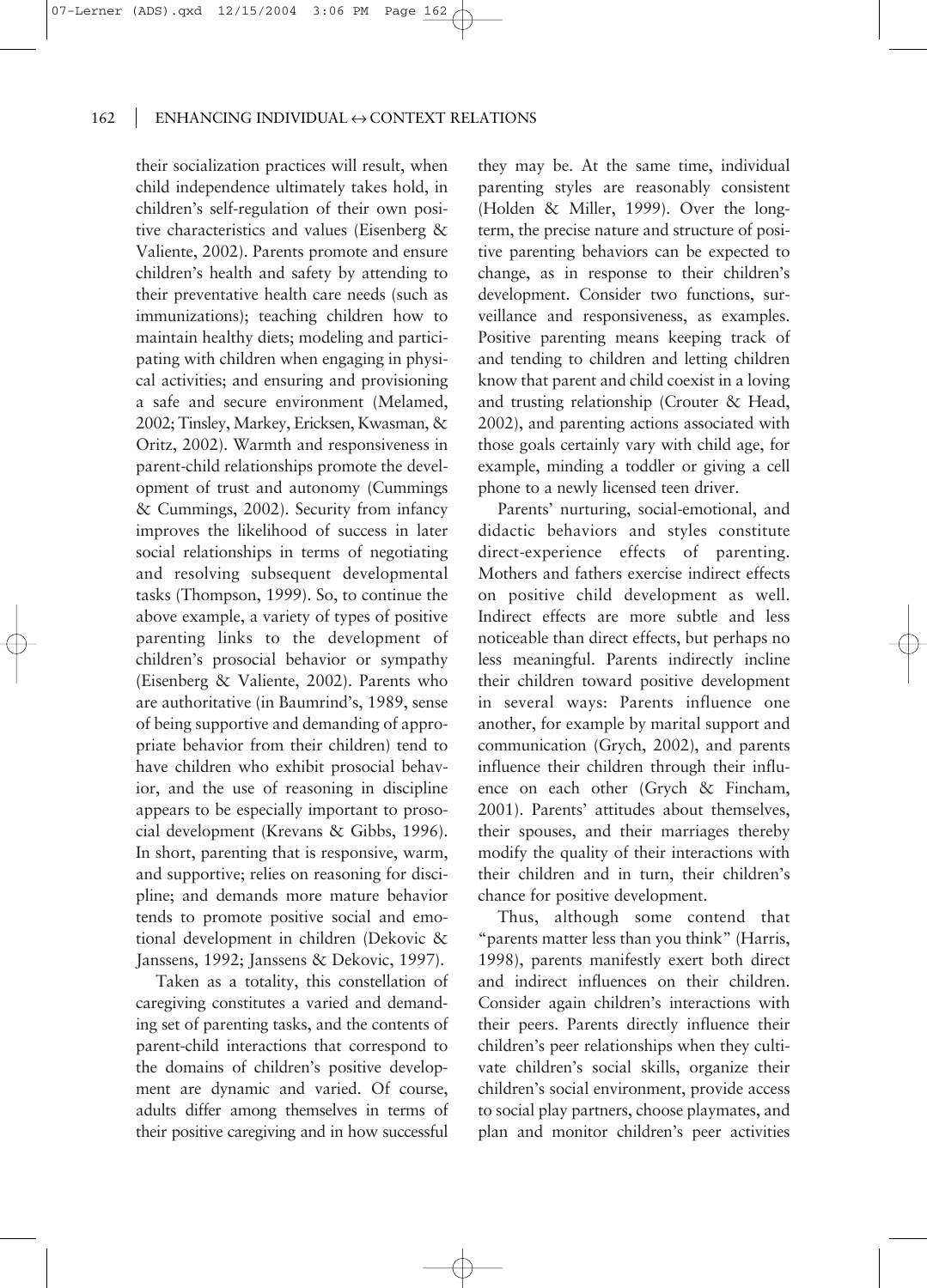(Ladd & Pettit, 2002). Parents indirectly affect their children's peer relationships through behaviors that encourage or hinder children's social competencies, through attachment quality, family emotional climate, support, discipline, and beliefs (Ladd & Pettit, 2002).

## *Principles of Positive Parenting*

To fathom how parenting young children relates to children's later positive functioning, we need to distinguish individual differences and child effects in children from the roles of parent-provided experience. Experiences vital to positive child development can be contemporaneous, early occurring, or cumulative (see Bornstein & Tamis-LeMonda, 1990; Bornstein, Tamis-LeMonda, & Haynes, 1999). In a model of effective contemporary parenting, child positive characteristics and values reflect the effects of parent-provided experiences at a given time, separate from stability of individual differences to that time and the effects of prior parent-provided experience. Contemporary experience is unique and can override earlier experience. The database for this model typically consists of recovery of functioning from early severe deprivation, failure of early intervention studies to show long-term effects, and the like (Kagan, 1998; Lewis, 1997). In a model of effective early parenting, child positive characteristics and values reflect the effects of earlier parent-provided experiences, separate from stability of individual differences in the child and the effects of contemporaneous parent-provided experience. Data derived from ethology, behaviorism, and neuropsychology (e.g., sensitive periods; Bornstein, 1989) support this model. In a model of cumulative parenting, child positive characteristics and values reflect the combined effects of earlier as well as later parent-provided experiences, separate from the stability of individual differences in the child (Bornstein

et al., 1999). Cumulative effects appear to result from consistent environmental influences. To promote positive characteristics and values in young children and to fathom their antecedents in positive parenting, it is necessary to isolate and measure the stability of individual differences in the child and to differentiate among different temporal and causal models of parent-provided experience.

# *Specificity, Transaction, and Interdependence*

Parenting that promotes positive development in children follows several additional noteworthy principles. The *specificity principle* asserts that specific experiences parents provide children at specific times exert specific effects over specific aspects of child development in specific ways. It is probably not the case that the overall level of parental stimulation, for example, directly affects the overall level of children's functioning and compensates for selective deficiencies. That is, simply providing an adequate financial base, a big house, or the like does not guarantee or even speak to a child's good nutrition, development of an empathic personality, cognitive competence, or other desirable positive attributes or capacities. This is apparently counterintuitive, because nearly 90% of parents in the United States think simplistically that the more stimulation a baby receives, the better off the baby is (Hart Research Associates, 1997). Rather, on a goodness-of-fit model, parents need to carefully match the amount and kinds of stimulation they offer to their child's level of development, interests, temperament, mood at the moment, and so forth (Lerner et al., 2002). Furthermore, to maintain appropriate influence and guidance through development, parents must effectively adjust their interactions, cognitions, emotions, affections, and strategies for exerting parental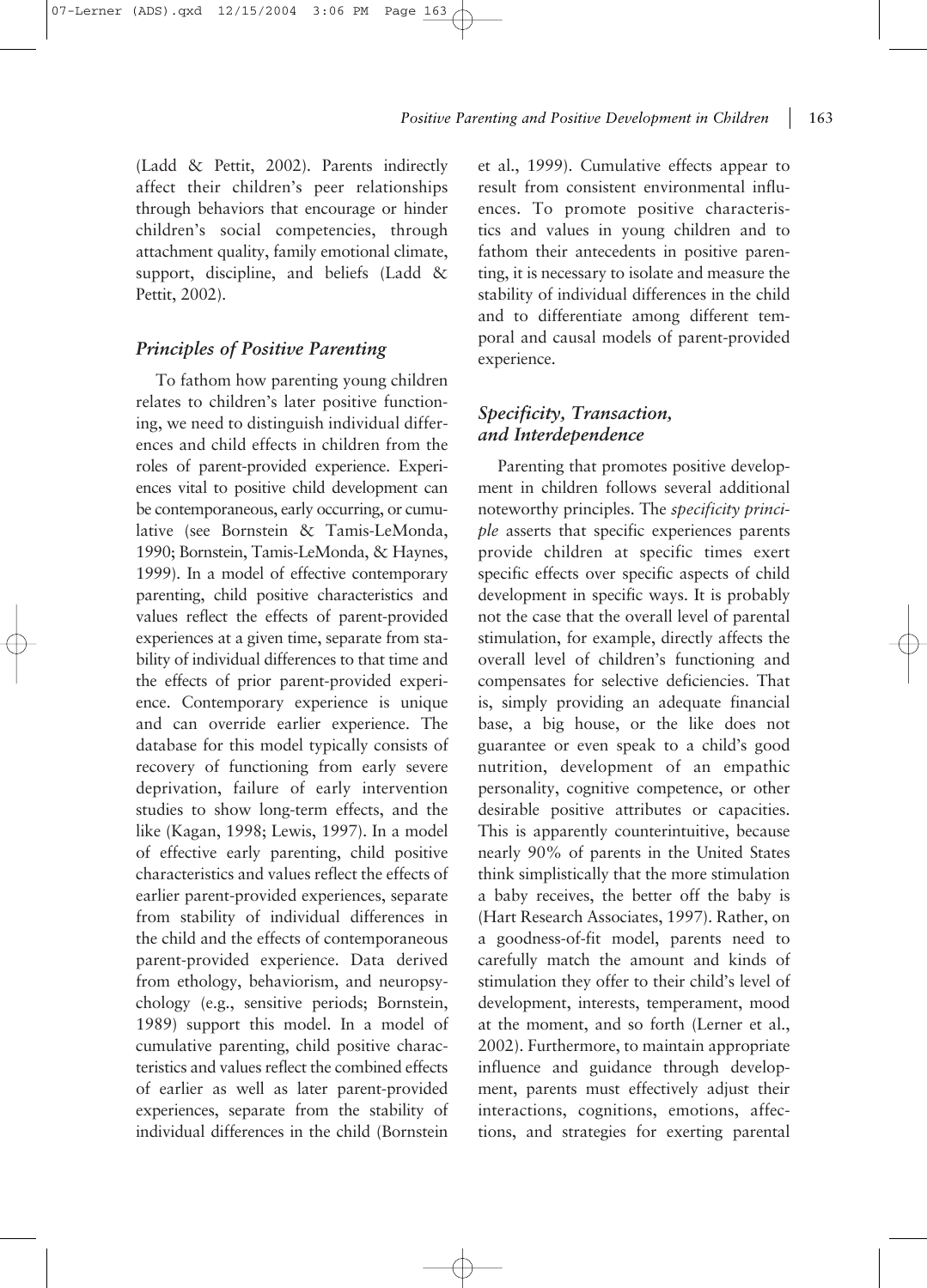influence to the changing abilities, activities, and experiences of their children.

The *transaction principle* asserts that positive parenting will help to shape the positive characteristics and values of children through time, just as reciprocally, the characteristics and values of children help to shape their parenting. Children and their parents co-construct the child's physical, social and emotional, and intellectual development. Children influence which experiences they will be exposed to as well as how they interpret those experiences, and thereby how those experiences might affect them (Scarr & Kidd, 1983). Parents and children stimulate and provide feedback to—they mutually influence—one another. In general, parents face a continuous onrush of transitions in children's physical maturity, emotional adjustments, social opportunities and settings, and cognitive capabilities.

The *interdependence principle* asserts that to understand the responsibilities and functions of one member of a family in promoting positive development in children, the complementary responsibilities and functions of other family members also need to be acknowledged. All family members—mothers, fathers, and children, as well as other interested parties—influence each other both directly and indirectly. Furthermore, all families are embedded in, interact with, and are themselves affected by larger social systems (Lerner et al., 2002). These include both formal and informal support systems, extended families, community ties to friends and neighbors, work sites, educational and medical institutions, as well as their culture at large. To understand positive parenting and positive child development requires taking multiple factors into consideration so that individual, dyadic, family, and social level contributions to parenting and child development can be appreciated. Each piece of parenting occurs in multiple immediate and broader contexts, all of which determine its effect and how it is perceived (Bronfenbrenner & Crouter, 1983; Darling & Steinberg, 1993).

At the intersection of these several parenting principles is *uncertainty* in what can be predicted about the positive characteristics and values of individual children, their origins, and how they will unfold . . . the question ancient Greek parents put to the Delphic oracle. There are many pathways to positive child development. Some populations we expect to fail miserably (teen parents, children born to crack-addicted mothers) just as those we think should have it made (high socioeconomic status [SES]) almost always show surprising diversity of outcomes. To detect regular relations between positive parenting and positive child development, one needs to seek and to find the right combinations of variables. The multiple pathways and dynamics of positive parenting and positive child development challenge parents and children alike (see Box 9.1). Researchers must develop new paradigms and methodologies to accommodate the chaos; similarly, this perspective renders the initiation and implementation of parenting programs and policy "nightmarish." Some will fail. Yet only by appreciating and addressing the complexity of this real-world situation can we gain access to more that is valid about positive development in children and their parents.

## **WHAT ARE THE ANTECEDENTS OF POSITIVE PARENTING?**

*The family, as the fundamental group of society and the natural environment for the growth and well-being of all its members, particularly children, should be afforded the necessary protection and assistance so that it can fully assume its responsibilities within the community.*

> Preamble, *Convention on the Rights of the Child*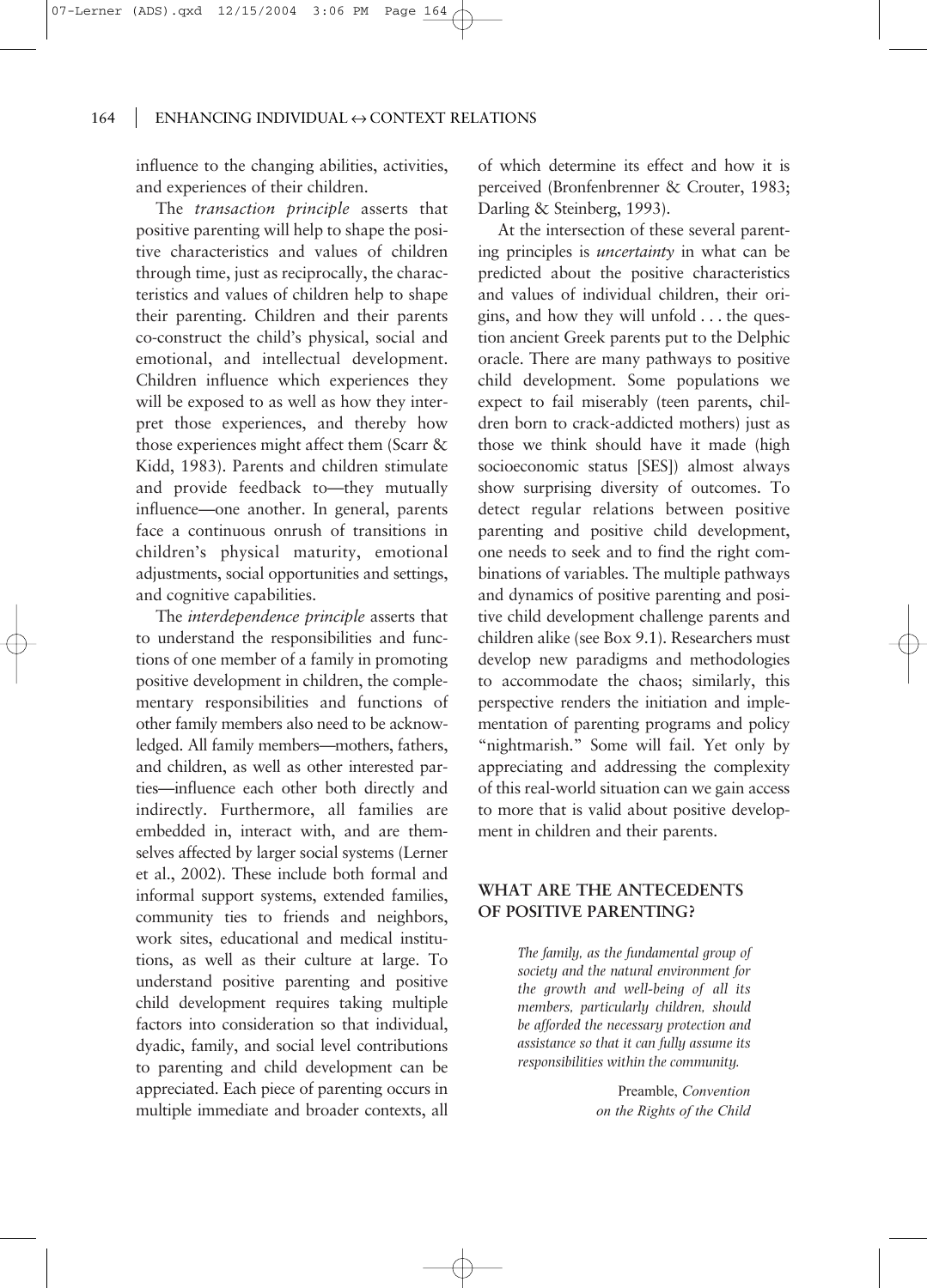## **Box 9.1** Lessons for Promoting Cognitive Competence

It is difficult to predict the developmental course of a given child, and cause-effect relations between parental actions and positive child development are notoriously complex. Nonetheless, some guidelines about possible influences of parents on children's positive development can be identified. Williams and Sternberg (2002), for example, offer 10 lessons to parents who wish to develop cognitively competent and successful children.

- *Lesson 1:* Recognize what can and cannot be changed in children. Watch children as they attempt to acquire new skills and meet new experiences and then encourage them to pursue skills and explore areas in which they display talents or profess interests. Expose children broadly to many skill areas.
- *Lesson 2:* Challenge children, rather than bore or overwhelm them. Strike a balance between tasks that are just beyond children's reach and those that children can succeed at some but not all of the time.
- *Lesson 3:* Teach children that the main limitation on what they can do is what they tell themselves they cannot do. Children have to be told that they have the ability to meet any challenge, and what they need to decide is how hard they are willing to work to meet a challenge.
- *Lesson 4:* Move children to learn what questions to ask and how to ask them and when to learn what the answers to the questions are. How we think is often more important than what to think, and how we ask questions is more important than what answers we might receive. What matters more is not what facts children know but rather their ability to use those facts.
- *Lesson 5:* Discover and capitalize on what excites children. To excel, children need to genuinely love what they do and to be motivated to work.
- *Lesson 6:* Encourage children to take sensible intellectual risks. Creativity is related to risk taking, and parents should teach children to take intellectual risks and develop a sense of when to take a risk and when not to.
- *Lesson 7:* Teach children to take responsibility for both their successes and their failures.
- *Lesson 8:* Socialize children to delay gratification and be able to wait for rewards. Children need to learn from their parents about the long term and not just the hereand-now.
- *Lesson 9:* Teach children empathy, the importance of understanding, respecting, and responding to the viewpoints of others.
- *Lesson 10:* Understand that the quality of interaction parents have with children redounds to both parent and child positively.

SOURCE: Williams & Sternberg (2002).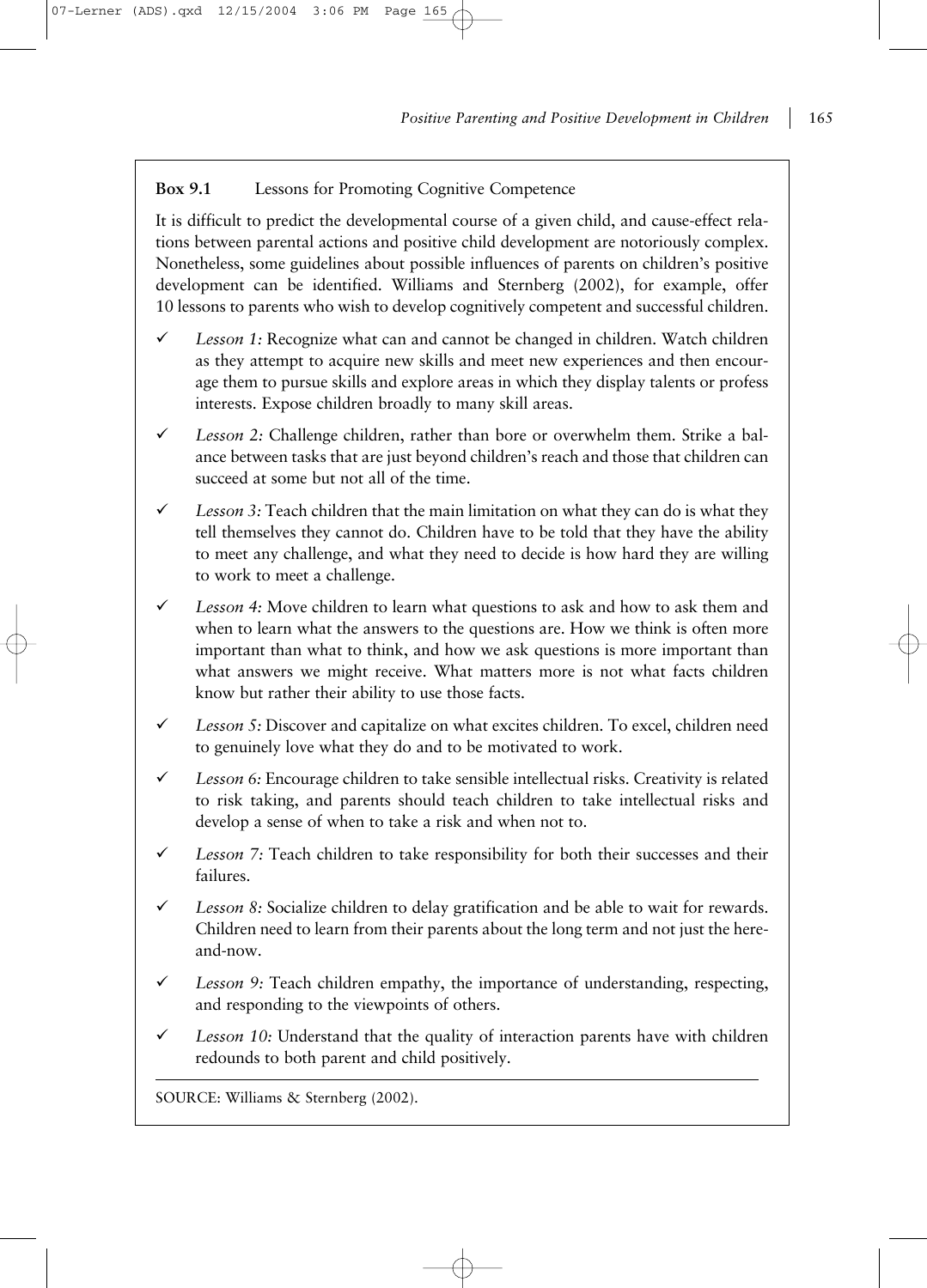*2. The parent(s) or others responsible for the child have the primary responsibility to secure, within their abilities and financial capacities, the conditions of living necessary for the child's development.*

> Article 27, *Convention on the Rights of the Child*

Each day, about three fourths of a million adults around the world experience the joys and heartaches, challenges and rewards, of becoming new parents. Which ones will parent positively? What factors will make parents the kind of parents they are? The origins of variation in parents' beliefs and behaviors are extremely complex, but certain factors seem to be of paramount importance: biological determinants, individual-differences characteristics, actual or perceived characteristics of children, and contextual influences, including social situational factors, family background, SES, and culture (Bornstein, 2002b).

Several aspects of positive parenting initially arise out of biological processes, those, for example, associated with pregnancy and parturition. Pregnancy in human beings causes the release of hormones thought to be involved in the development of positive protective, nurturant, and responsive feelings toward offspring (Stallings, Fleming, Corter, Worthman, & Steiner, 2001). Prenatal biological events—parental age, diet, and stress—affect postnatal parenting as well as child development. Adults already know (or think they know) something about parenting by the time they first become parents; that is, human beings appear to possess some intuitive knowledge about parenting, and some characteristics of parenting may be "wired" into our biological makeup (Papoušek & Papoušek, 2002). For example, speaking to babies is vitally important to child development, and parents speak to babies even though they know that babies cannot understand language and will not respond in kind; parents even speak to babies

in a special speech register that fosters child language development (e.g., Papoušek, Papoušek, & Bornstein, 1985).

Parenting calls on transient as well as enduring individual-differences characteristics, including personality and intelligence, traits and attitudes toward the parenting role, motivation to become involved with children, and child development and childrearing knowledge and skills (Belsky & Barends, 2002; Bornstein, Hahn, Suizzo, & Haynes, 2001; Holden & Buck, 2002). Some personality characteristics that would favor positive parenting include empathic awareness, attuned responsiveness, and emotional availability. More educated parents project a positive authoritative style of child rearing. Perceived self-efficacy is likely to affect parenting positively because parents who feel effective vis-à-vis their children are motivated to engage in further interactions with their children, which in turn provide them with additional opportunities to understand and interact positively with their children (Teti & Candelaria, 2002).

Characteristics of children influence positive parenting and, in turn, child development (Bell, 1968; Bell & Harper, 1977). These characteristics may be obvious (age, gender, or physical appearance), or they may be subtle (temperament). Positive parenting likewise entails understanding and responding to dynamic developmental change as well as individual variation among children.

Biology, individual differences, and child characteristics constitute prominent factors that influence positive parenting. Beyond these, contextual factors motivate and help to define positive beliefs and behaviors of parents. Social situation, social class, and cultural worldview encourage specific parenting attitudes and actions. In some places, mothers and their children are isolated from other social contexts; in others, children are reared in extended families in which care is provided by many individuals (Bornstein & Lamb, 1992).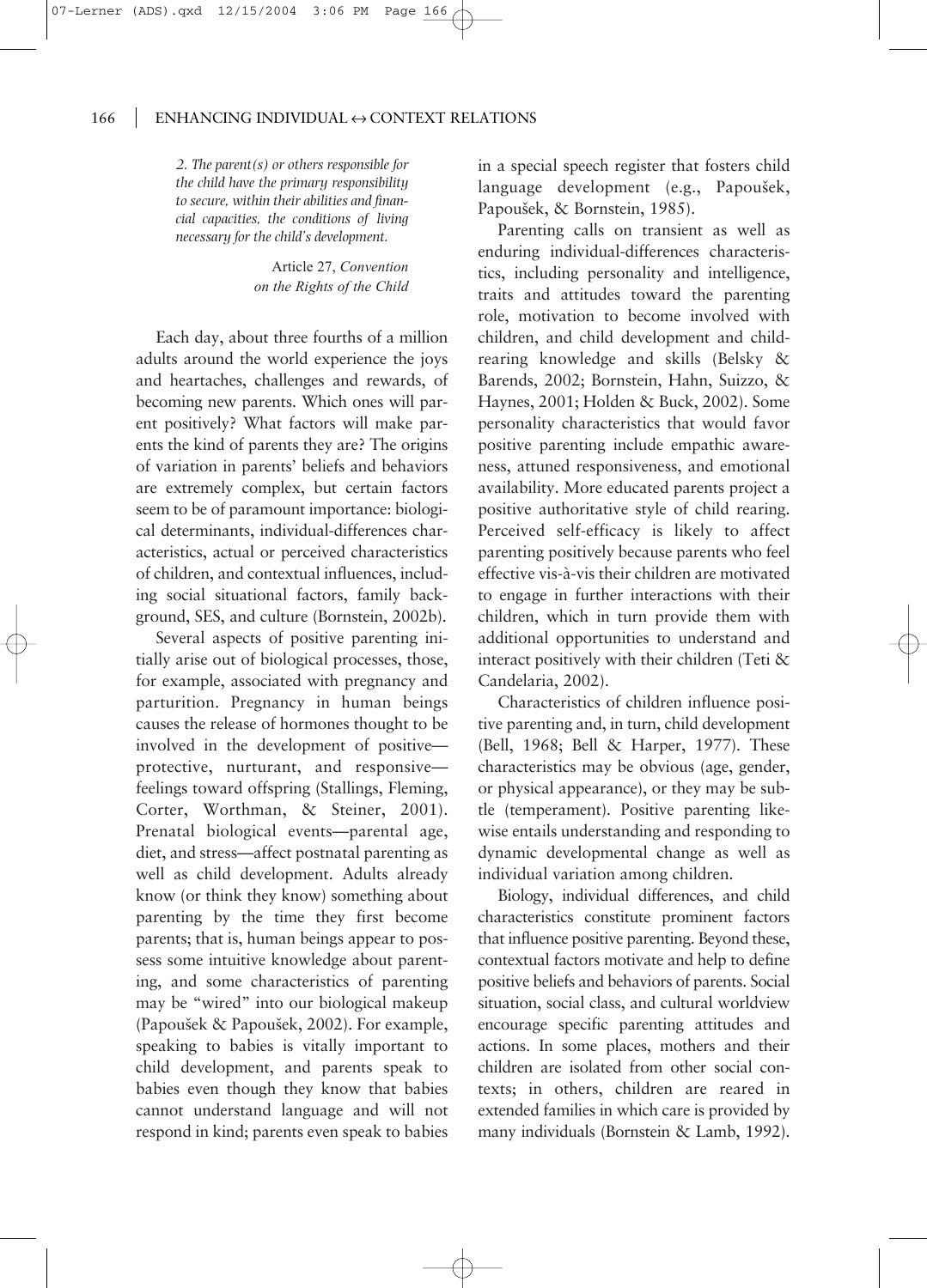#### *Positive Parenting and Positive Development in Children* | 167

The ways in which spouses provide support and show respect for each other in parenting—how they work together as a coparenting team—influence their positive parenting (McHale, Khazan, Rotman, DeCourcey, & McConnell, 2002). In the West, frequency of contact with significant others, such as community and friendship supports, improves parents' sense of their own efficacy and competence as well as the positive quality of parentchild relationships (Cochran & Niego, 2002). For example, parents develop feelings of competence and satisfaction through contact with advice givers, role models, and persons who share their responsibilities. Mothers with social support (especially from husbands) feel less harried and overwhelmed, have fewer competing demands on their time, and as a consequence are more sensitive and responsive to their children. SES also exerts differential effects on parenting through the education of parents and provisions in the environment it may afford (Bornstein & Bradley, 2003). For example, high-SES parents compared with low-SES parents typically provide children with more opportunities for variety in daily stimulation, more appropriate play materials, and more total stimulation, especially language (Hoff, Laursen, & Tardif, 2002), and high-SES parents also tend to be more involved than low-SES parents at school (Shumow & Miller, 2001). Finally, virtually all aspects of child rearing and child development are shaped by cultural habits (Bornstein, 1991; Harkness & Super, 1996). We acquire many of our understandings of parenting and childhood simply by living in a culture: Generational, social, and media images of parenting, childhood, and family life, handeddown or co-constructed, play significant roles in helping people form their parenting beliefs and guide their parenting behaviors (Goodnow, 2002). For example, parents from different cultures differ in their opinions about which specific positives in child development spell success.

Contemporary family research teaches that parenting combines intuitive knowledge, self-constructed aspects, shared cultural constructions, and direct experiences with children (Borkowski, Ramey, & Bristol-Power, 2002; Bornstein, 2002b). No one factor is determinative and trumps all others; rather, in a comprehensive systems view of parenting and human development, many factors—biology and genetics, environment and experience—influence positive parenting and positive child development. Understanding the role of each improves explanatory power.

# **PROGRAMS THAT PROMOTE POSITIVE PARENTING AND POSITIVE DEVELOPMENT IN CHILDREN**

*1. In all actions concerning children, whether undertaken by public or private social welfare institutions, courts of law, administrative authorities or legislative bodies, the best interests of the child shall be a primary consideration.*

> Article 3, *Convention on the Rights of the Child*

*3. States Parties shall ensure that the institutions, services and facilities responsible for the care or protection of children shall conform with the standards established by competent authorities, particularly in the areas of safety, health, in the number and suitability of their staff, as well as competent supervision.*

> Article 3, *Convention on the Rights of the Child*

Positive characteristics and values in the physical, social-emotional, and cognitive domains of development can all be targeted for promotion and are all responsive to effective interventions. That is, individual, interpersonal, and environmental factors can be brought to bear to promote the positive development of children. Of course, some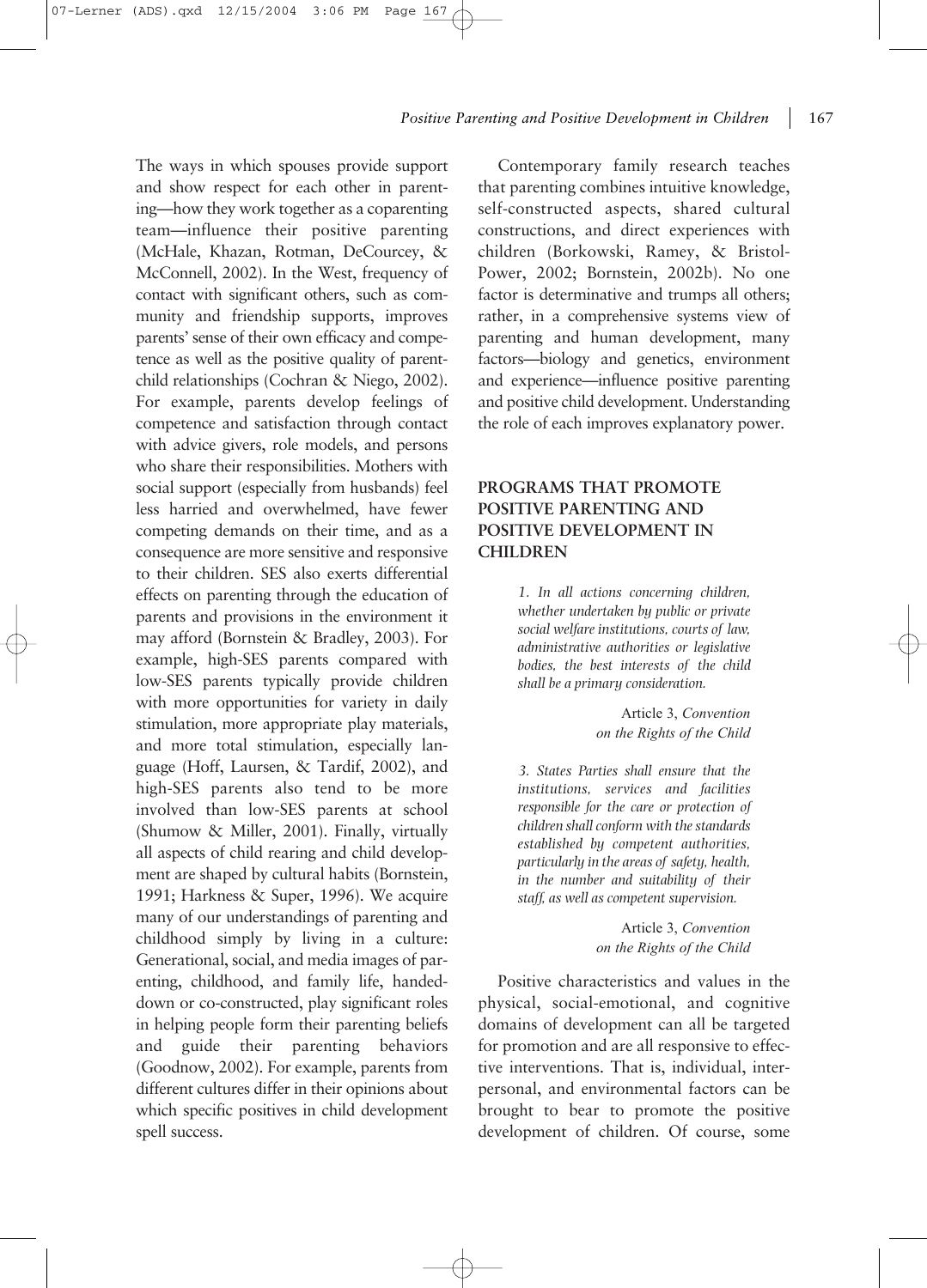positive characteristics and values may be more plastic than others. Reciprocally, in everyday life, positive parenting is not always in effect. Parenting is often time-consuming, effortful, complex, and sometimes ineffective. The time available for positive parenting has diminished, and economic pressures on parents have caused children to receive inadequate care and even to be placed in lessthan-positive environments at ever earlier times in their lives. Today, many ills infect parenting and impede positive child development: Increasing numbers of births worldwide occur to single or teenage mothers, babies are born crack addicted, many children are not fully immunized, the very young are common victims of abuse and neglect, and many youth are reared in poverty.

Since the 1880s and the publication of the *Handbook for Friendly Visitors Among the Poor,* by the Charity Organization Society of the City of New York, the state has had manifest interest in improving parental education and social support services for parents in need (Smith, C., Perou, & Lesesne, 2002). For both positive and negative reasons mentioned earlier, contemporary parenting has witnessed an explosive growth in parenting programs. Still, these efforts have focused on the prevention of negative outcomes more than on the promotion of positive parenting and positive child development.

Children are reared in families but also in child care programs, in schools, and in community settings. From the perspective of an ecological model (Lerner et al., 2002), parents influence the "social health" of the environments their children inhabit through their citizenship and politics (Garbarino, Vorrasi, & Kostelny, 2002), and those environments contribute in critical ways to support positive characteristics and values in children. Fortunately, much is known today about the patterns and periods of early learning and the quality of environments that benefit young children's development (Bornstein et al.,

2002). Belief in the potential of the early years as a time when families can foster developmental and educational processes in children is strong. From birth through the lower primary grades, children's physical health, social and emotional development, and mental growth requirements can be better managed by many disadvantaged or taxed parents through supportive efforts from professionals. Parent programs make significant contributions to positive parenting and to positive child development. The best programs educate parents and other caregivers in ways that enhance positive parenting.

The family is the principal source of care and development of the young child. The responsibility for determining the child's best interests rests first and foremost with parents, and parental involvement remains the indispensable ingredient for sustaining the accomplishments of extrafamilial childhood education programs. Therefore, the doctrine of parental rights must remain a fundamental premise of parent education efforts (Smith, C., et al., 2002). However, substantial variation exists among parents, and some parental nurturing styles, socioemotional interactions, and cognitive exchanges appear to be less conducive to providing "optimal developmental environments" for positive development in children. Thus, for those who want it, the primary socializing function of the family can be profitably supplemented with child-rearing information and guidance. Furthermore, the ability of parents to care for and educate their children can be strengthened by support from neighbors, friends, relatives, social groups, and professionals.

Parenting programs usually involve psychological support and information about child rearing and child development, and they normally focus on children's health, social, psychological, and educational needs. Contemporary programs are highly diverse in their theoretical and conceptual frameworks, the populations they serve, the intensity of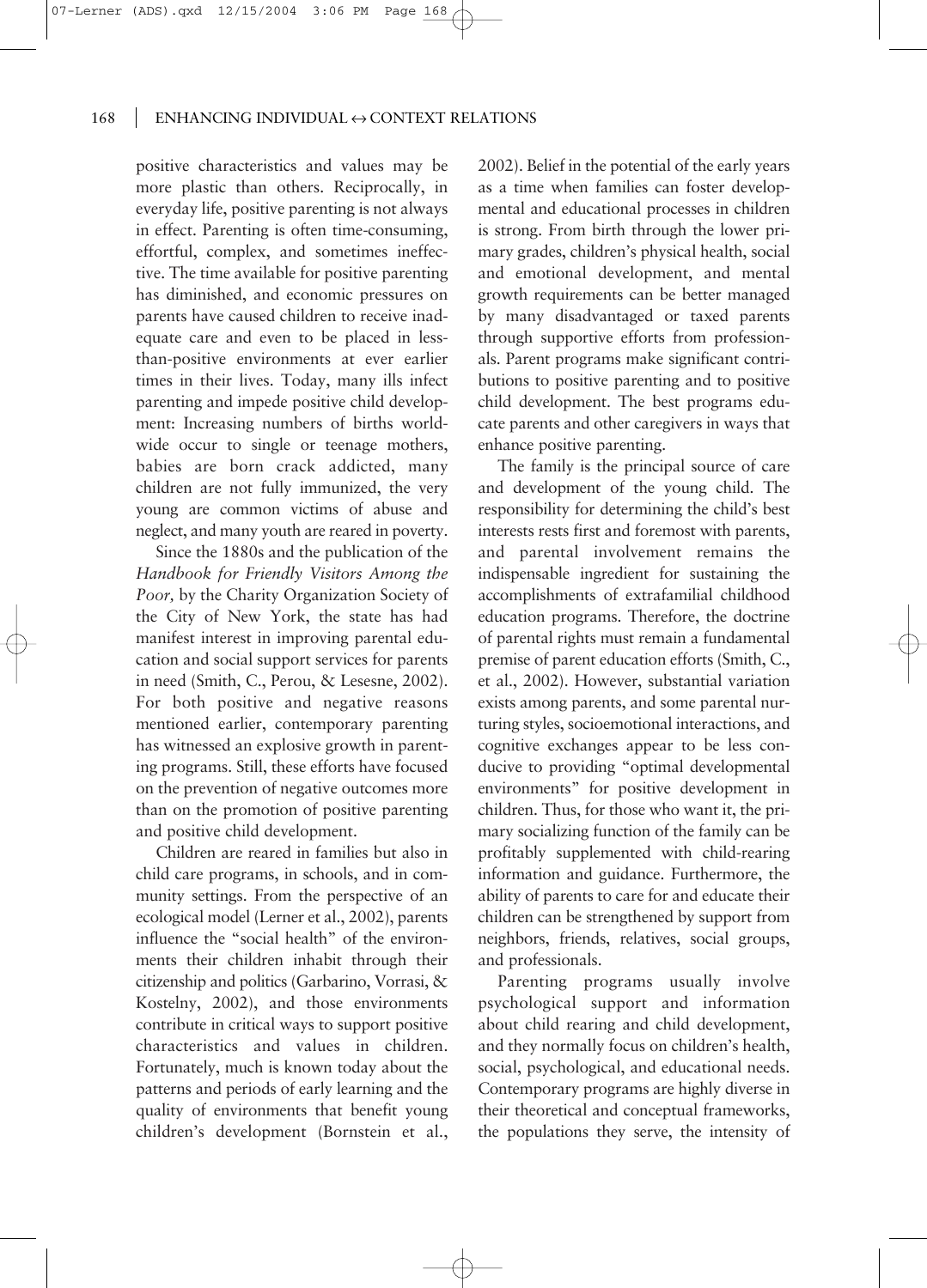### *Positive Parenting and Positive Development in Children* 169

service, and the types of intervention activities they advocate, depending on needs and cultural context. Moreover, parenting programs are usually guided by several assumptions: most notably that parents are normally the most consistent and caring people in the lives of their children; when parents are provided with knowledge, skills, and supports, they can respond more positively and effectively to their children; and parents' own emotional and physical needs must be met if they are to respond positively and effectively to their children.

07-Lerner (ADS).qxd 12/15/2004 3:06 PM Page

The general orientation of parent support programs is to help families to provide stable, nurturing, and healthy environments for children. Parents come to feel that they are not rearing their children in isolation and that there are people in programs to which they can turn for information and for a shared sense of the challenges and satisfactions surrounding child and family development. Tools commonly found in parenting programs promote positive parenting (see Box 9.2).

Positive programs for parents are guided by beliefs in the consummate role of families in rearing their own children and the importance of family participation in defining its own priorities and identifying appropriate intervention strategies. Families are best served when they are helped to enhance their own skills and traditions, rather than when decisions are made and solutions imposed on or implemented for them. Interventions that will foster positive parenting and positive development in children need to be sensitive to sociocultural diversity in families, and they do well to build on strengths within the family. Because individuals who share sociocultural similarities can still differ significantly in goals, values, and resources, endeavors to enhance positive parenting must still respond to unique characteristics of the family, such as the age of parents and children, gender of offspring, and ethnicity of the family.

Some practitioners have contended that the central responsibility for a family lies with the family and that it is outside the purview of government or other institutions to intervene. However, public and private responsibility must be viewed not as at odds, but rather as complementary. The degree to which the formal structures in a community supply families with helpful supports depends at least in part on the characteristics, desires, and current circumstances of individual families. Even small positive experiences aggregate to large, long-term gains (Abelson, 1985). Thus, increasing child care needs, resulting, for example, from changes in family structures or women's work patterns, combined with recognition of the developmental needs of the child provide powerful arguments for governments, communities, employers, and families to identify appropriate and affordable solutions to the provision of effective parenting programs. Only through complex and sensitive interventions, however, can parent and family, and context and environment be brought to bear on the route and terminus of the child's development. That pursuing such programs challenges us does not mean we should shrink from them. Our children's positive development is at stake.

## **POSITIVE PARENTING: A POSTSCRIPT**

*2. For the purpose of guaranteeing and promoting the rights set forth in the present Convention, States Parties shall render appropriate assistance to parents and legal guardians in the performance of their child-rearing responsibilities and shall ensure the development of institutions, facilities and services for the care of children.*

> Article 18, *Convention on the Rights of the Child*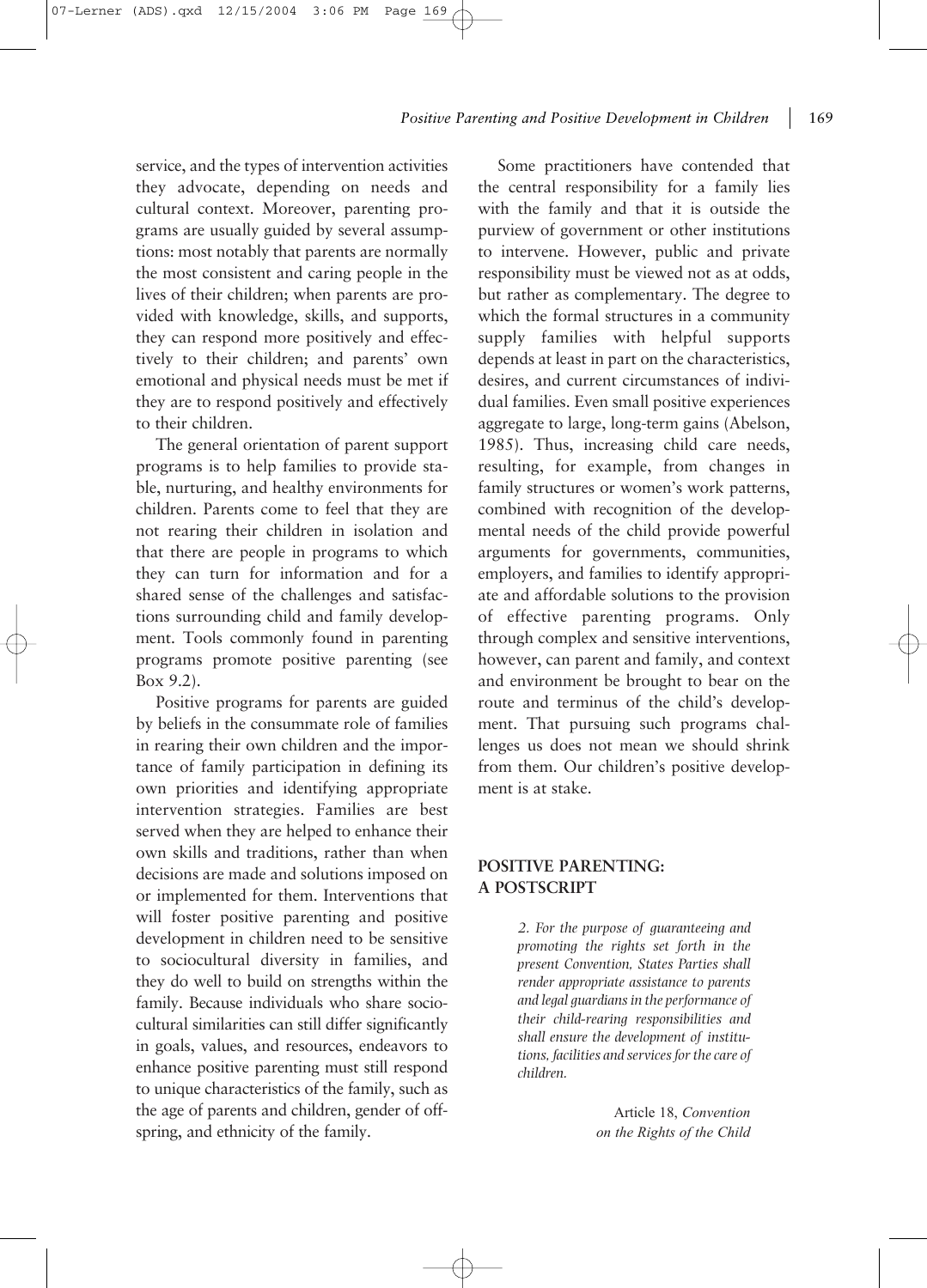## **Box 9.2** Tools for Positive Parenting

Parenting programs are guided by beliefs that emphasize the importance of addressing family needs when serving individual children, recognizing the family as a social system, and considering environmental and cultural influences when evaluating family needs and resources. Certain tools can help to address these requirements for positive parenting. They include the following:

- *Knowledge about child development.* Positive parenting benefits from knowledge of parenting itself and how children develop. Children's normative patterns and stages of physical, nutritional, and health needs, emotional and social requirements, and verbal and cognitive necessities at different stages should be part of the knowledge base for parenthood. Understanding the patterns and processes of development helps parents to develop more realistic expectations of child development and the requisite skills for children's achieving positive competencies.
- *Observing skills.* Parents need to know how to observe their children. Child watching can help one understand a child's level of development in relation to what one would like the child to learn or accomplish. Parents need information and observation skills to help them discover the match between their child's ability or readiness and ways and means to help their child achieve developmental goals.
- *Strategies for problem prevention and discipline*. Parents need creative insights for managing their children's behavior. Knowledge and skills regarding alternative methods of discipline and problem avoidance are basic. Knowing how to implement positive rewards can help a child more fully enjoy and appreciate the exploration and struggles required in mastering new skills and stages of growth.
- *Supports for emotional and social, cognitive and language development*. Parents who learn to speak and read to their children and to present their children with appealing solvable problems will enrich the actions the child carries out and the feelings the child expresses. Knowing how to take advantage of settings, routines, and activities at hand to create learning and problem-solving opportunities enhances parenting and positive development.
- *Personal sources of support.* Positive parenting draws on patience, flexibility, and goal orientation, and parents must command an ability to extract pleasure from their encounters with children. Parents need to understand the positive impact they can have on their children's lives through their expressed attention, pleasure, listening, and interest. These activities nourish a child's growing sense of self, just as food nourishes a child's growing body.

Parents intend much in interacting with their children: They ensure their children's physical health through the sustenance they provide, the protections they establish, and the models may afford. They foster their children's emotional regulation, development of self, and social awareness and sensitivity in meaningful relationships and experiences in and outside the family through their own behaviors and the values they display.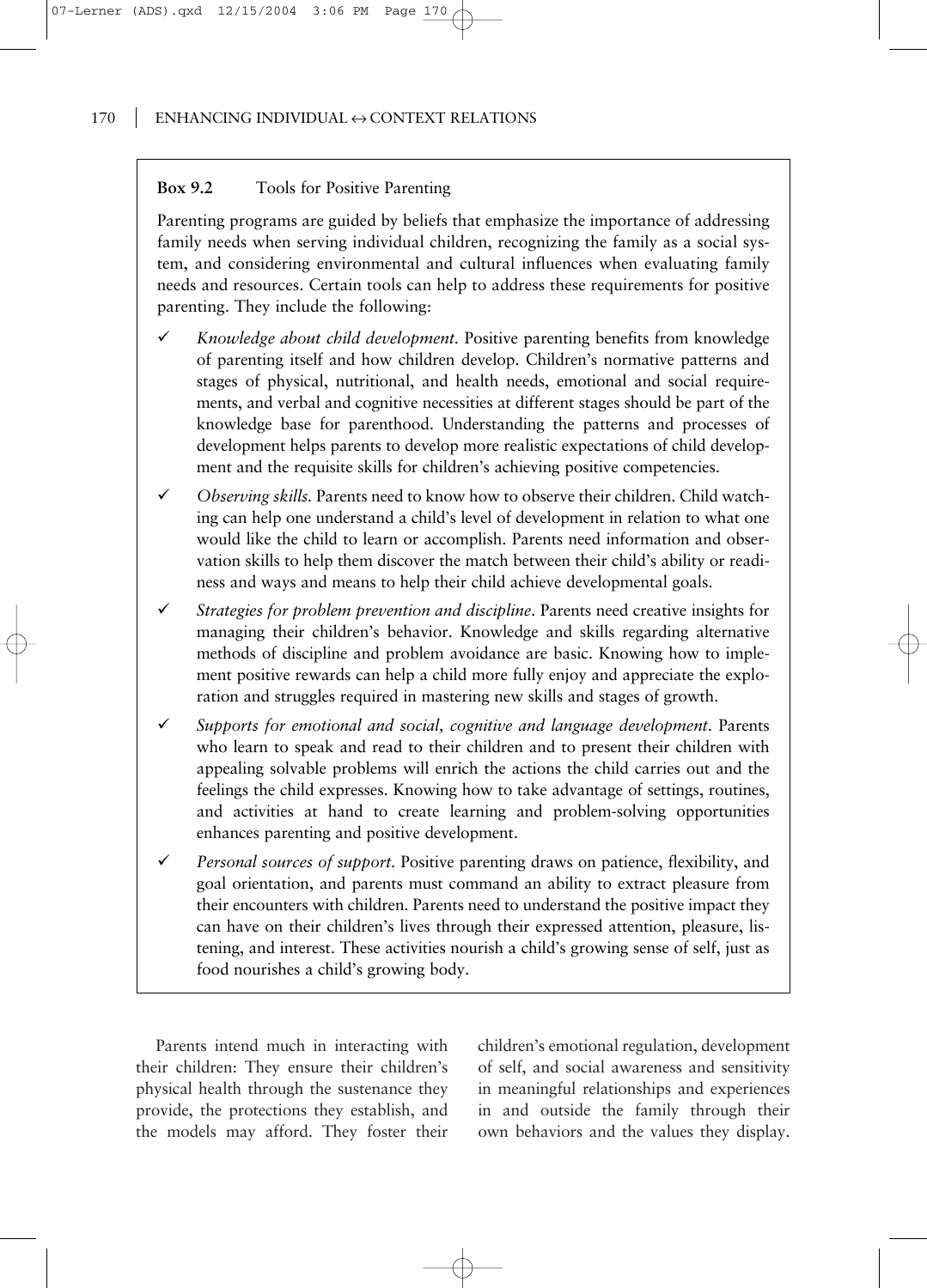## *Positive Parenting and Positive Development in Children* 171

And they promote their children's mental development through the structures they create and the meanings they place on those structures. In fact, a parent's main job is to facilitate positive child development—a healthy and fit body, self-confidence, capacity for intimacy, achievement motivation, pleasure in play and work, friendships with peers, and early and continued intellectual success and fulfillment. A *mens sana in* a *corpore sano.*

07-Lerner (ADS).qxd 12/15/2004 3:06 PM

The good news is that we can influence not just some, but *all* positive characteristics and values we want to see children develop. Intelligence may be inherited in part, but to be inherited does not mean to be immutable. Longitudinal studies of intelligence show that individuals change over time (Neisser et al., 1996). Even heritable traits depend on learning for their expression, and they are subject to experiential influences. Attention deficit hyperactivity disorder (ADHD) is partly biologically determined. But if parents give their children skills training, make certain their children receive appropriate medication, and hire dedicated and knowledgeable tutors, they will change the trajectory of their children's lives for the positive (Hodapp, 2002). Such positive parenting makes the difference between the ADHD children who drop out of school and those who complete college.

A full understanding of what it means to parent a child positively, however, depends on the dynamics of the family and the ecology in which that parenting takes place (Bornstein, 2002b). Within-family experiences exercise a major impact during the early years of life, and the nuclear family triad—mother, father, child—constitutes the crucible within which young children initially grow and develop. Young children also naturally form important familial relationships with siblings and grandparents, and they have significant experiences with peers and nonfamilial adults outside the family, often through enrollment in alternative-care

settings. Family support, social class, and cultural variation affect patterns of parenting and exert salient influences on the ways in which young children are reared and what is expected of them as they grow. These early diverse relationships all ensure that the "parenting" children experience is rich and multifaceted. What also needs to be ensured is that all (or as much as possible) of this parenting coordinates the positive for parents and for children.

Of course, human development is too subtle, dynamic, and intricate to admit that parental caregiving alone determines the course and outcome of child development; positive development is shaped by individuals themselves and by experiences that take place after childhood and outside the scope of parents' influence. Mature characteristics possess a partly biological basis, health, temperament, and intelligence among them. Unquestionably, peer dynamics influence children. At the same time, it makes little sense to argue (as has Harris, 1998) that children are susceptible to influences from outside the family, but not from inside the family and from individuals they spend the most time with: their own parents. Thus, positive parenting does not fix the route or terminus of child development. Still, there is meaning and possibly enduring significance to positive parenting from the start.

Parenting is central to childhood, to child development, and to a society's long-term investment in children. Parents are fundamentally invested in young children: their survival, their socialization, and their education. So, we are motivated to know about the meaning and importance of parenting as much for itself as out of the desire to improve the lives of children. Parenting portends much about the later life of children *and* parents.

If we are fatalists, we accept the situation we live in. If we are not, we parent positively, and we take affirmative social and political steps to organize superb child care, to ensure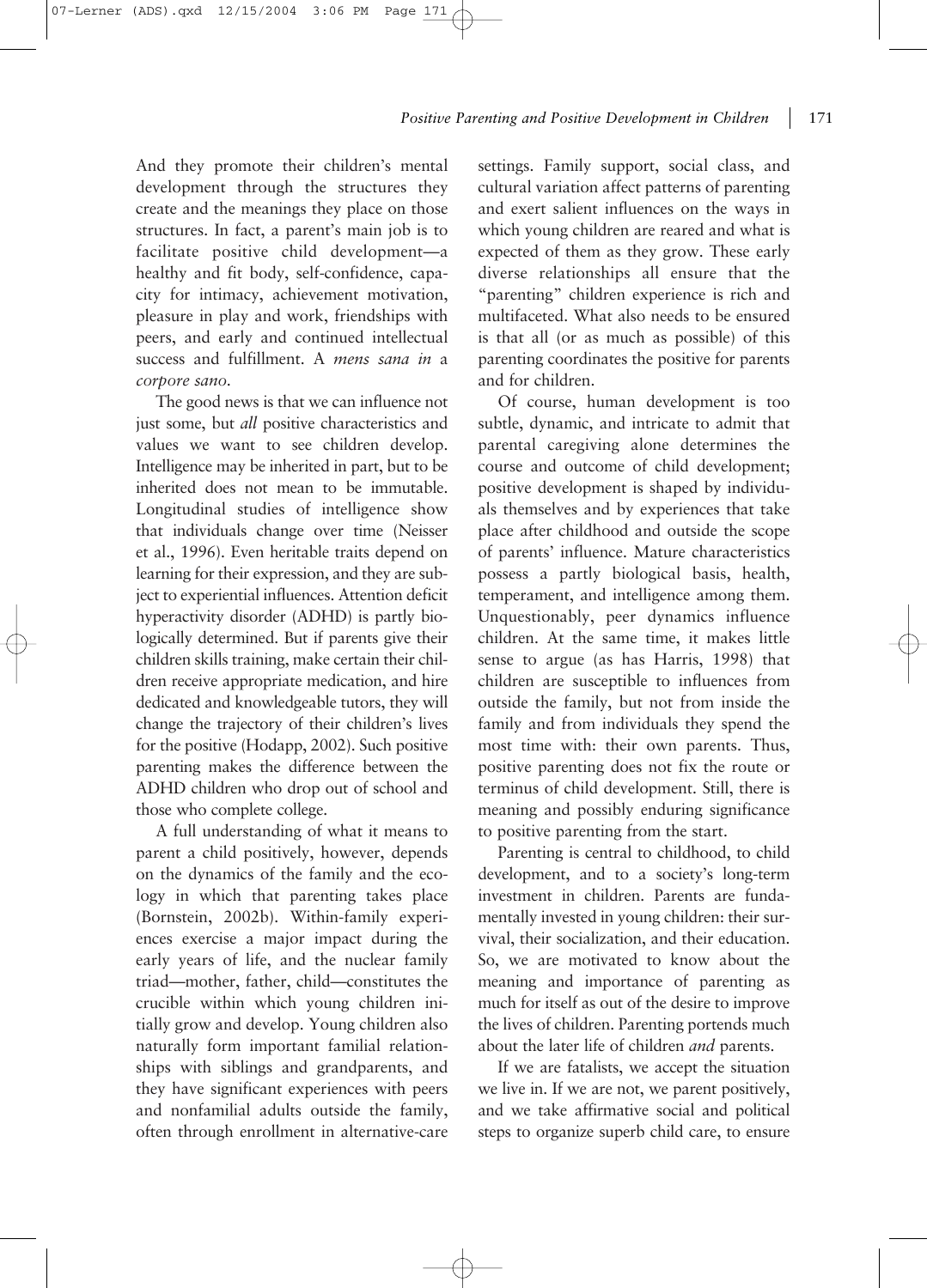children's associations with respectable peers, to erect supportive environments for children with appropriate stimulation, to guarantee children more than merely adequate schooling, and to enroll children in growth-promoting extracurricular activities. Positive parenting lies at the foundation of a science of strength and resilience: making normal people stronger and more productive, as well as actualizing human potential. Policy sometimes needs to focus on interventions that attempt to cure, but policy needs equally to guarantee experiences that are positive in their own right because they improve prevailing conditions. "Models of care" are just as important as "models of cure." Positive parenting will prevent deficit, disorder, and disability; but positive parenting will also promote human strengths, such as courage, optimism, interpersonal skill, work ethic, hope, responsibility, future mindedness, honesty, and perseverance. This in itself is a noble and desirable goal.

## **ACKNOWLEDGMENTS**

This chapter summarizes selected aspects of my research, and portions of the text have appeared in previous scientific publications cited in the references.

## **NOTES**

1. The United Nations *Convention on the Rights of the Child* (United Nations General Assembly, 1990) has been signed by 191 countries; only Somalia and the United States have not signed.

2. Women's labor force participation peaks between 25 and 44 years, which is also the period in which women normally experience a peak in child care responsibilities.

3. The chapter presents a synopsis of theory, data, and principles about positive parenting and child development derived from the body of available Western research; much less is currently known scientifically about non-Western parents and children. It could be that positive characteristics and values in development vary in situations that are, for example, less individualistic and capitalistic in their ideology than is found in the United States and Western Europe. For children in the European American middle class, for example, the authoritative parenting style (combining high levels of warmth with moderate-to-high levels of discipline and control; Baumrind, 1989) is associated with achievement of social competence and overall adaptation when compared with other parenting styles, such as authoritarian parenting (high levels of control but little warmth or responsiveness to children's needs), which has generally been associated with poor developmental outcomes in children. In non–European American ethnic groups, other patterns may obtain. For example, adolescents from European American and Latin American homes who report having experienced authoritative parenting in growing up perform well academically, better than those coming from nonauthoritative households. However, school performance is similar for authoritatively and for nonauthoritatively reared Asian Americans and African Americans (Bornstein, 1995). Furthermore, ethnographic observations suggest that authoritarian parenting may be adaptive in some situations. European American parents in different income groups who engage in intrusive and controlling behaviors typically score high on scales of authoritarian parenting. However, work among low-income African American families suggests that a directive style of interaction is adaptive and is not harsh control. That is, an authoritarian style may constitute an appropriate adjustment in circumstances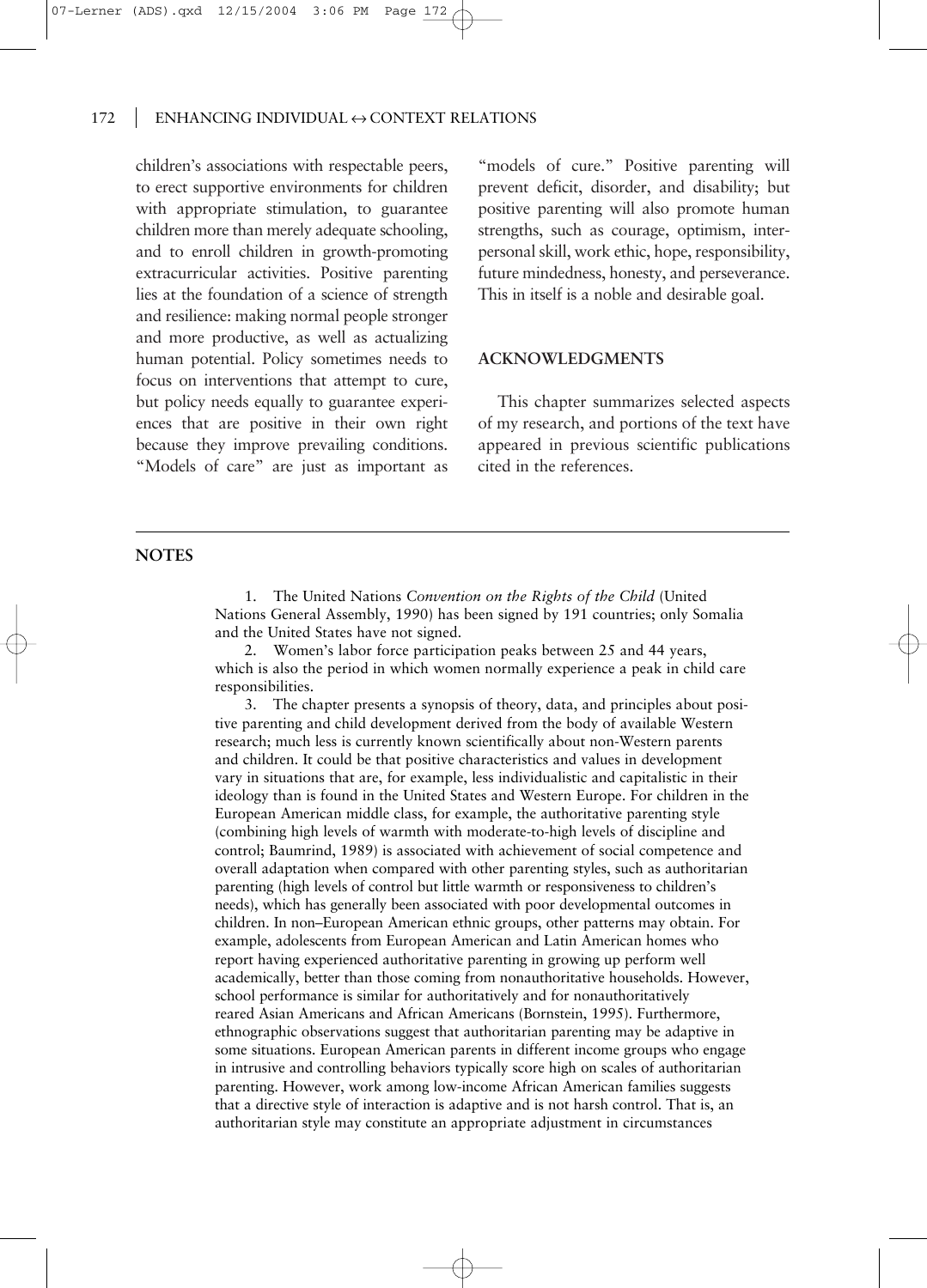(e.g., certain inner-city neighborhoods) in which it is a parent's job to impress on the child the necessity of following rules (Steinberg, Dornbusch, & Brown, 1992). Indeed, authoritarian parenting in some contexts may achieve the same ultimate function—successful social adaptation—that authoritative parenting serves in other contexts (Bornstein, 1995).

4. Order of presentation does not imply any precedence of one domain or element over another.

#### **REFERENCES**

Abelson, R. P. (1985). A variance explanation paradox: When a little is a lot. *Psychological Bulletin, 97,* 129-133.

- Bandura, A., Barbaranelli, C., Caprara, G. V., & Pastorelli, C. (1996). Multifaceted impact of self-efficacy beliefs on academic functioning. *Child Development, 67,* 1206-1222.
- Barnard, K. E., & Solchany, J. E. (2002). Mothering. In M. H. Bornstein (Ed.), *Handbook of parenting: Vol. 3. Status and social conditions of parenting* (2nd ed., pp. 3-25). Mahwah, NJ: Lawrence Erlbaum.
- Baumrind, D. (1989). Rearing competent children. In W. Damon (Ed.), *Child development today and tomorrow* (pp. 349-378). San Francisco: Jossey-Bass.
- Bell, R. Q. (1968). A reinterpretation of the direction of effects in studies of socialization. *Psychological Review, 75,* 81-95.
- Bell, R. Q., & Harper, L. (1977). *Child effects on adults.* Hillsdale, NJ: Lawrence Erlbaum.
- Belsky, J., & Barends, N. (2002). Personality and parenting. In M. H. Bornstein (Ed.), *Handbook of parenting: Vol. 3. Status and social ecology of parenting* (2nd ed., pp. 415-438). Mahwah, NJ: Lawrence Erlbaum.
- Bennett, W. J. (Ed.). (1993). *The book of virtues: A treasury of great moral stories.* New York: Simon & Schuster.
- Benson, P. L. (1993). *The troubled journey: A portrait of 6th-12th grade youth.* Minneapolis, MN: Search Institute.
- Bjorklund, D. F., Yunger, J. L., & Pellegrini, A. D. (2002). The evolution of parenting and evolutionary approaches to childrearing. In M. H. Bornstein (Ed.), *Handbook of parenting: Vol. 2. Biology and ecology of parenting* (2nd ed., pp. 3-30). Mahwah, NJ: Lawrence Erlbaum.
- Borkowski, J. G., Ramey, S. L., & Bristol-Power, M. (Eds.). (2002). *Parenting and the child's world: Influences on academic, intellectual, and social-emotional development.* Mahwah, NJ: Lawrence Erlbaum.
- Bornstein, M. H. (1989). *Maternal responsiveness: Characteristics and consequences.* San Francisco: Jossey-Bass.
- Bornstein, M. H. (1989). Sensitive periods in development: Structural characteristics and causal interpretations. *Psychological Bulletin, 105,* 179-197.
- Bornstein, M. H. (Ed.). (1991). *Cultural approaches to parenting.* Hillsdale, NJ: Lawrence Erlbaum.
- Bornstein, M. H. (1995). Form and function: Implications for studies of culture and human development. *Culture & Psychology*, 1, 123-137.
- Bornstein, M. H. (2002a). Parenting infants. In M. H. Bornstein (Ed.), *Handbook of parenting: Vol. 1. Children and parenting* (2nd ed., pp. 3-43). Mahwah, NJ: Lawrence Erlbaum.
- Bornstein, M. H. (Ed.). (2002b). *Handbook of parenting (Vols. 1-5).* Mahwah, NJ: Lawrence Erlbaum.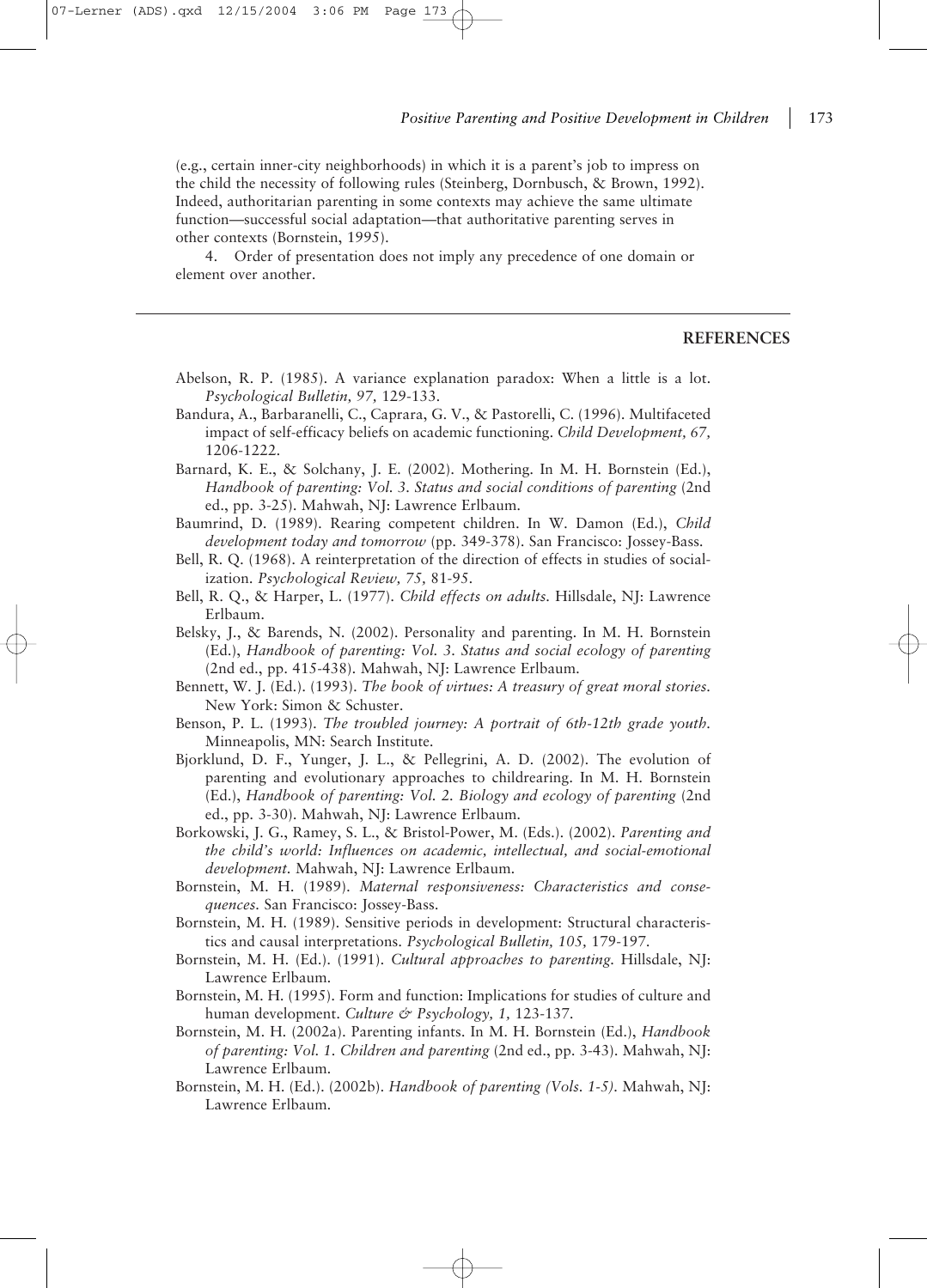- Bornstein, M. H., & Bradley, R. H. (Eds.). (2003). *Socioeconomic status, parenting, and child development.* Mahwah, NJ: Lawrence Erlbaum.
- Bornstein, M. H., Davidson, L., Keyes, C. M., Moore, K., & the Center for Child Well-Being. (Eds.). (2003). *Well-being: Positive development across the life course.* Mahwah, NJ: Lawrence Erlbaum.
- Bornstein, M. H., Hahn, C.-S., Suizzo, M. A., & Haynes, O. M. (2001). *Mothers' knowledge about child development and childrearing: National and crossnational studies.* Unpublished manuscript, National Institute of Child Health and Human Development.
- Bornstein, M. H., & Lamb, M. E. (1992). *Development in infancy: An introduction* (3rd ed.). New York: McGraw-Hill.
- Bornstein, M. H., & Tamis-LeMonda, C. S. (1990). Activities and interactions of mothers and their firstborn infants in the first six months of life: Covariation, stability, continuity, correspondence, and prediction. *Child Development, 61,* 1206-1217.
- Bornstein, M. H., Tamis-LeMonda, C. S., & Haynes, O. M. (1999). First words in the second year: Continuity, stability, and models of concurrent and predictive correspondence in vocabulary and verbal responsiveness across age and context. *Infant Behavior and Development, 22,* 65-85.
- Bronfenbrenner, U., & Crouter, A. C. (1983). The evolution of environmental models in developmental research. In P. H. Mussen (Series Ed.) & W. Kessen (Vol. Ed.), *Handbook of child psychology: Vol. 1. History, theory, and methods* (pp. 357-414). New York: Wiley.
- Bugental, D. B., & Happaney, K. (2002). Parental attributions. In M. H. Bornstein (Ed.), *Handbook of parenting: Vol. 3. Status and social conditions of parenting* (2nd ed., pp. 509-535). Mahwah, NJ: Lawrence Erlbaum.
- Clarke-Stewart, K. A., & Allhusen, V. D. (2002). Nonparental caregiving. In M. H. Bornstein (Ed.), *Handbook of parenting: Vol. 3. Status and social conditions of parenting* (2nd ed., pp. 215-252). Mahwah, NJ: Lawrence Erlbaum.
- Cochran, M., & Niego, S. (2002). Parenting and social networks. In M. H. Bornstein (Ed.), *Handbook of parenting: Vol. 4. Applied parenting* (2nd ed., pp. 123-148). Mahwah, NJ: Lawrence Erlbaum.
- Coleman, P. K., & Karraker, K. H. (1998). Self-efficacy and parenting quality: Findings and future applications. *Developmental Review, 18,* 47-85.
- Collins, W. A., Maccoby, E. E., Steinberg, L., Hetherington, E. M., & Bornstein, M. H. (2000). Contemporary research on parenting: The case of nature *and* nurture. *American Psychologist, 55,* 218-232.
- Crouter, A. C., & Head, M. R. (2002). Parental monitoring and knowledge of children. In M. H. Bornstein (Ed.), *Handbook of parenting: Vol. 3. Status and social conditions of parenting* (2nd ed., pp. 461-483). Mahwah, NJ: Lawrence Erlbaum.
- Cummings, E. M., & Cummings, J. S. (2002). Parenting and attachment. In M. H. Bornstein (Ed.), *Handbook of parenting: Vol. 5. Practical parenting* (2nd ed., pp. 35-58). Mahwah, NJ: Lawrence Erlbaum.
- Darling, N., & Steinberg, L. (1993). Parenting style as context: An integrative model. *Psychological Bulletin, 113,* 487-496.
- Dekovic, M., & Jassens, J. M. A. M. (1992). Parents' child-rearing style and child's sociometric status. *Developmental Psychology, 28,* 925-932.
- Dixon, R. A., & Lerner, R. M. (1999). History of systems in developmental psychology. In M. H. Bornstein & M. E. Lamb (Eds.), *Developmental psychology: An advanced textbook* (4th ed., pp. 3-45). Mahwah, NJ: Lawrence Erlbaum.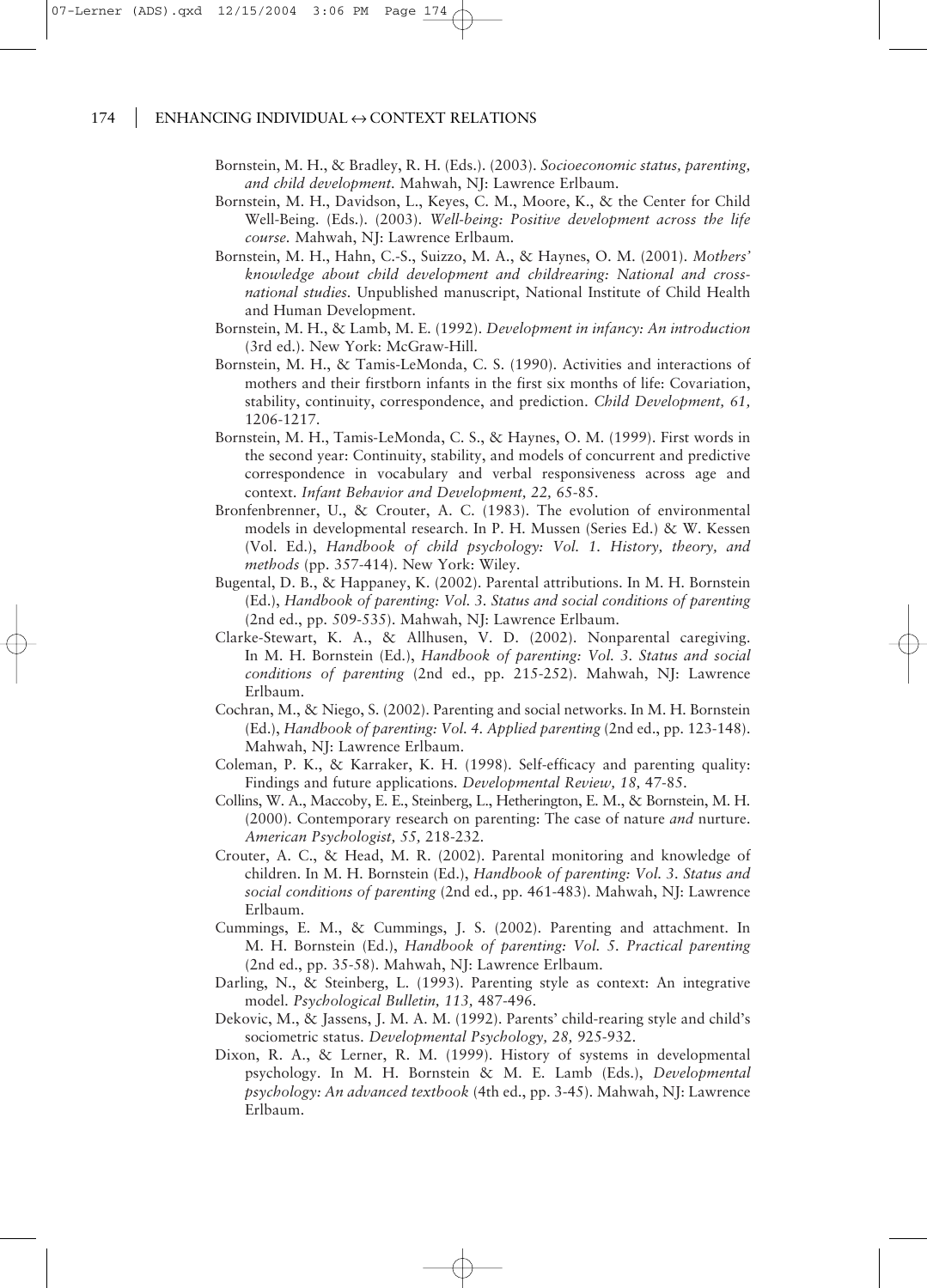#### *Positive Parenting and Positive Development in Children* | 175

- Eisenberg, N., & Valiente, C. (2002). Parenting and children's prosocial and moral development. In M. H. Bornstein (Ed.), *Handbook of parenting: Vol. 5. Practical parenting* (2nd ed., pp. 111-142). Mahwah, NJ: Lawrence Erlbaum.
- Elder, G. H. (1995). Life trajectories in changing societies. In A. Bandura (Ed.), *Selfefficacy in changing societies* (pp. 46-68). New York: Cambridge University Press.
- Epstein, J. L., & Sanders, M. G. (2002). Family, school, and community partnerships. In M. H. Bornstein (Ed.), *Handbook of parenting: Vol. 5. Practical parenting* (2nd ed., pp. 407-437). Mahwah, NJ: Lawrence Erlbaum.
- Gabriel, A. L. (1962). *The educational ideas of Vincent of Beauvais.* Notre Dame, IL: University of Notre Dame Press.
- Garbarino, J., Vorrasi, J. A., & Kostelny, K. (2002). Parenting and public policy. In M. H. Bornstein (Ed.), *Handbook of parenting: Vol. 5. Practical parenting* (2nd ed., pp. 487-507). Mahwah, NJ: Lawrence Erlbaum.
- Goodnow, J. J. (2002). Parents' knowledge and expectations: Using what we know. In M. H. Bornstein (Ed.), *Handbook of parenting: Vol. 3. Status and social conditions of parenting* (2nd ed., pp. 439-460). Mahwah, NJ: Lawrence Erlbaum.
- Goodrich, M. (1975). Bartholomaeus Anglicus on child-rearing. *History of Childhood Quarterly: The Journal of Psychohistory, 3,* 75-84.
- Gould, S. J. (1977). *Ontogeny and phylogeny.* Cambridge, MA: Harvard University Press.
- Gross, D., Fogg, L., & Tucker, S. (1995). The efficacy of parent training for promoting positive parent-toddler relationships. *Research in Nursing & Health, 18,* 489-499.
- Grych, J. H. (2002). Marital relationships and parenting. In M. H. Bornstein (Ed.), *Handbook of parenting: Vol. 4. Applied parenting* (2nd ed., pp. 203-225). Mahwah, NJ: Lawrence Erlbaum.
- Grych, J. H., & Fincham, F. D. (Eds.). (2001). *Interparental conflict and child development: Theory, research and application.* New York: Cambridge University Press.
- Harkness, S., & Super, C. M. (Eds.). (1996). *Parents cultural belief systems: Their origins, expressions, and consequences.* New York: Guilford.
- Harris, J. R. (1998). *The nurture assumption.* New York: Free Press.
- Hart Research Associates. (1997). *Key findings from a nationwide survey among parents of zero-to three-year-olds.* Washington, DC: Author.
- Hodapp, R. M. (2002). Parenting children with mental retardation. In M. H. Bornstein (Ed.), *Handbook of parenting: Vol. 1. Children and parenting* (2nd ed., pp. 355-381). Mahwah, NJ: Lawrence Erlbaum.
- Hoff, E., Laursen, B., & Tardif, T. (2002). Socioeconomic status and parenting. In M. H. Bornstein (Ed.), *Handbook of parenting: Vol. 2. Biology and ecology of parenting* (2nd ed., pp. 231-252). Mahwah, NJ: Lawrence Erlbaum.
- Holden, G. W., & Buck, M. J. (2002). Parental attitudes toward childrearing. In M. H. Bornstein (Ed.), *Handbook of parenting: Vol. 3. Status and social conditions of parenting* (2nd ed., pp. 537-562). Mahwah, NJ: Lawrence Erlbaum.
- Holden, G. W., & Miller, P. C. (1999). Enduring and different: A meta-analysis of the similarity in parents' childrearing. *Psychological Bulletin, 125,* 223-254.
- Honig, A. S. (2002). Choosing child care for young children. In M. H. Bornstein (Ed.), *Handbook of parenting: Vol. 5. Practical parenting* (2nd ed., pp. 375- 405). Mahwah, NJ: Lawrence Erlbaum.
- Janssens, J. M. A. M., & Dekovic, M. (1997). Child rearing, prosocial moral reasoning, and prosocial behavior. *International Journal of Behavioral Development, 20,* 509-527.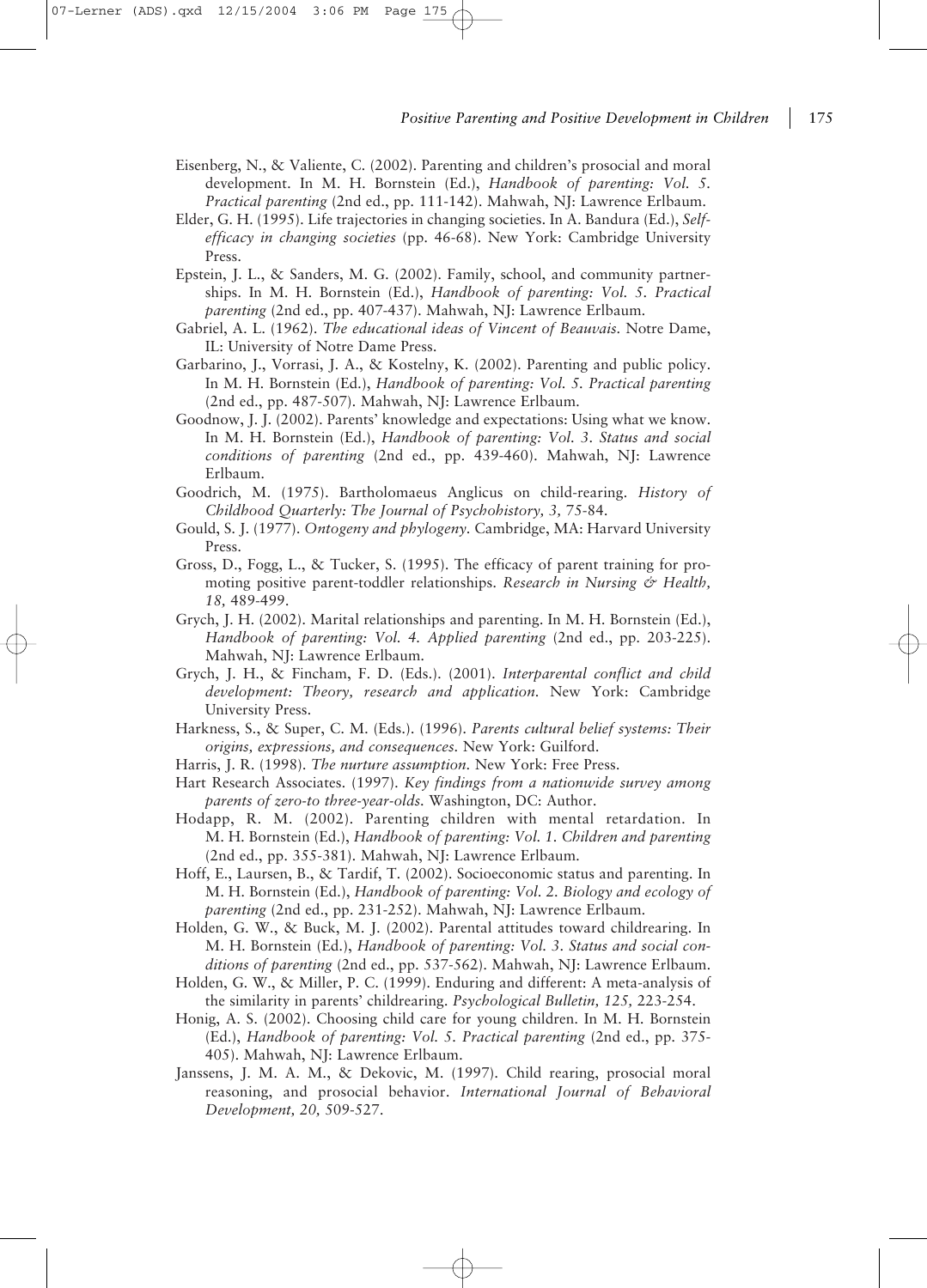Kagan, J. (1998). *Three seductive ideas.* Cambridge, MA: Harvard University Press. King, V., & Elder, G. H. (1998). Perceived self-efficacy and grandparenting.

- *Journals of Gerontology Series B-Psychological Sciences & Social Sciences, 53B,* S249-S257.
- Krevans, J., & Gibbs, J. C. (1996). Parents' use of inductive discipline: Relations to children's empathy and prosocial behavior. *Child Development, 67,* 3263-3277.
- Ladd, G. W., & Pettit, G. D. (2002). Parents and children's peer relationships. In M. H. Bornstein (Ed.), *Handbook of parenting: Vol. 5. Practical parenting* (2nd ed., pp. 269-309). Mahwah, NJ: Lawrence Erlbaum.
- Leiderman, P. H., Tulkin, S. R., & Rosenfeld, A. (Eds.). (1977). *Culture and infancy: Variations in the human experience.* New York: Academic Press.
- Leon, I. (in press). Adoption losses: Naturally occurring or socially constructed? *Child Development.*
- Lerner, R. M., Fisher, C. B., & Weinberg, R. A. (2000). Toward a science for and of the people: Promoting civil society through the application of development science. *Child Development, 71,* 11-20.
- Lerner, R. M., Rothbaum, F., Boulos, S., & Castellino, D. R. (2002). Developmental systems perspective on parenting. In M. H. Bornstein (Ed.), *Handbook of parenting: Vol. 2. Biology and ecology of parenting (2nd ed.,* pp. 285-309). Mahwah, NJ: Lawrence Erlbaum.
- Lewis, M. (1997). *Altering fate.* New York: Guilford.
- McHale, J., Khazan, I., Rotman, T., DeCourcey, W., & McConnell, M. (2002). Co-parenting in diverse family systems. In M. H. Bornstein (Ed.), *Handbook of parenting: Vol. 3. Status and social conditions of parenting* (2nd ed., pp. 75-107). Mahwah, NJ: Lawrence Erlbaum.
- Melamed, B. G. (2002). Parenting the ill child. In M. H. Bornstein (Ed.), *Handbook of parenting: Vol. 5. Practical parenting* (2nd ed., pp. 329-348). Mahwah, NJ: Lawrence Erlbaum.
- Moore, K. A., & Keyes, C. L. M. (2003). The study of well-being in children and adults: A brief history. In M. H. Bornstein, L. Davidson, C. M. Keyes, K. Moore, & the Center for Child Well-Being (Eds.), *Well-being: Positive development across the life course.* Mahwah, NJ: Lawrence Erlbaum.
- Neisser, U., Boodoo, G., Bouchard, T. J., Boykin, A. W., Brody, N., Ceci, S. J., & Urbina, S. (1996). Intelligence: Knowns and unknowns. *American Psychologist, 51,* 77-101.
- Papoušek, H., & Papoušek, M. (2002). Intuitive parenting. In M. H. Bornstein (Ed.), *Handbook of parenting: Vol. 2. Biology and ecology of parenting* (2nd ed., pp. 183-203). Mahwah, NJ: Lawrence Erlbaum.
- Papoušek, M., Papoušek, H., & Bornstein, M. H. (1985). The naturalistic vocal environment of young infants: On the significance of homogeneity and variability in parental speech. In T. M. Field & N. Fox (Eds.), *Social perception in infants* (pp. 269-297). Norwood, NJ: Ablex.
- Parke, R. D. (2002). Fathers and families. In M. H. Bornstein (Ed.), *Handbook of parenting: Vol. 3. Status and social conditions of parenting* (2nd ed., pp. 27-73). Mahwah, NJ: Lawrence Erlbaum.
- Putnam, S. P., Sanson, A. V., & Rothbart, M. K. (2002). Child temperament and parenting. In M. H. Bornstein (Ed.), *Handbook of parenting: Vol. 1. Children and parenting* (2nd ed., pp. 255-277). Mahwah, NJ: Lawrence Erlbaum.
- Rowe, J. W., & Kahn, R. L. (1998). *Successful aging.* New York: Pantheon.
- Rushton, J. P., Fulker, D. W., Neale, M. C., & Nias, D. K. (1989). Aging and the relation of aggression, altruism and assertiveness scales to the Eysenck Personality Questionnaire. *Personality & Individual Differences, 10,* 261-263.
- Scarr, S., & Kidd, K. K. (1983). Developmental behavior genetics. In P. H. Mussen (Series Ed.), M. M. Haith & J. J. Campos (Vol. Eds.), *Handbook of child*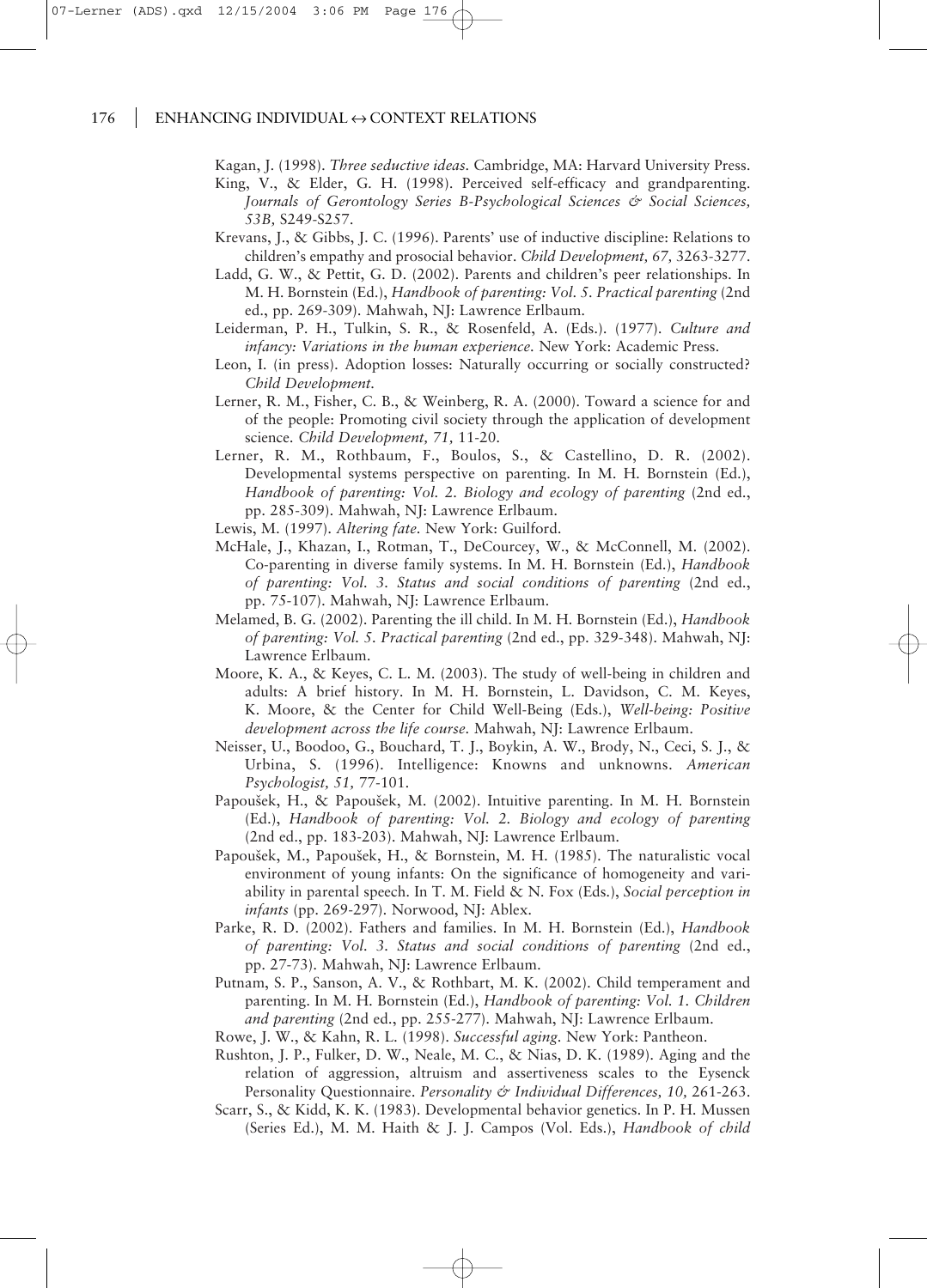*psychology: Vol. 2. Infancy and developmental psychobiology* (pp. 345-433). New York: Wiley.

Schneewind, K. A. (1995). Impact of family processes on control beliefs. In A. Bandura (Ed.), *Self-efficacy in changing societies* (pp. 114-148). New York: Cambridge University Press.

07-Lerner (ADS).qxd 12/15/2004 3:06 PM

- Seligman, M. E. P. (1998). The president's address. *American Psychologist, 54,* 559-562.
- Shumow, L., & Miller, J. (2001). Parents' at home and at school involvement with young adolescents. *Journal of Early Adolescence, 21,* 68–91.
- Sigel, I. E., & McGillicuddy-De Lisi, A. (2002). Parental beliefs and cognitions: The dynamic belief systems model. In M. H. Bornstein (Ed.), *Handbook of parenting: Vol. 3. Status and social conditions of parenting* (2nd ed., pp. 485-508). Mahwah, NJ: Lawrence Erlbaum.
- Smith, C., Perou, R., & Lesesne, C. (2002). Parent education. In M. H. Bornstein (Ed.), *Handbook of parenting: Vol. 4. Applied parenting* (2nd ed., pp. 389-410). Mahwah, NJ: Lawrence Erlbaum.
- Smith, P. K., & Drew, L. M. (2002). Grandparenthood. In M. H. Bornstein (Ed.), *Handbook of parenting: Vol. 3. Status and social conditions of parenting* (2nd ed., pp. 141-172). Mahwah, NJ: Lawrence Erlbaum.
- Stallings, J., Fleming, A. S., Corter, C., Worthman, C., & Steiner, M. (2001). The effects of infant cries and odors on sympathy, cortisol, and autonomic responses in new mothers and non-postpartum women. *Parenting: Science and Practice, 1,* 71-100.
- Steinberg, L., Dornbusch, S. M., & Brown, B. B. (1992). Ethnic differences in adolescent achievement: An ecological perspective. *American Psychologist, 47*(6), 723-729.
- Teti, D. M., & Candelaria, M. (2002). Parenting competence. In M. H. Bornstein (Ed.), *Handbook of parenting: Vol. 4. Applied parenting* (2nd ed., pp. 149-180). Mahwah, NJ: Lawrence Erlbaum.
- Teti, D. M., & Gelfand, D. M. (1991). Behavioral competence among mothers of infants in the first year: The mediational role of maternal self-efficacy. *Child Development, 62,* 918-929.
- Thompson, R. A. (1999). The individual child: Temperament, emotion, self, and personality. In M. H. Bornstein & M. E. Lamb (Eds.), *Developmental psychology: An advanced textbook* (4th ed., pp. 377-409). Mahwah, NJ: Lawrence Erlbaum.
- Tinsley, B. J., Markey, C. N., Ericksen, A. J., Kwasman, A., & Oritz, R. V. (2002). Health promotion for parents. In M. H. Bornstein (Ed.), *Handbook of parenting: Vol. 5. Practical parenting* (2nd ed., pp. 311-328). Mahwah, NJ: Lawrence Erlbaum.
- United Nations General Assembly. (1990). *Convention on the rights of the child.* New York: United Nations Children's Fund.
- Williams, W. M., & Sternberg, R. J. (2002). *How parents can maximize children's cognitive abilities. In M. H. Bornstein (Ed.), Handbook of parenting: Vol. 5. Practical parenting* (2nd ed., pp. 169-194). Mahwah, NJ: Lawrence Erlbaum.
- Zahn-Waxler, C., Robinson, J. L., & Emde, R. N. (1992). The development of empathy in twins. *Developmental Psychology, 28,* 1038-1047.
- Zukow-Goldring, P. (2002). Sibling caregiving. In M. H. Bornstein (Ed.), *Handbook of parenting: Vol. 3. Status and social conditions of parenting* (2nd ed., pp. 253-286). Mahwah, NJ: Lawrence Erlbaum.